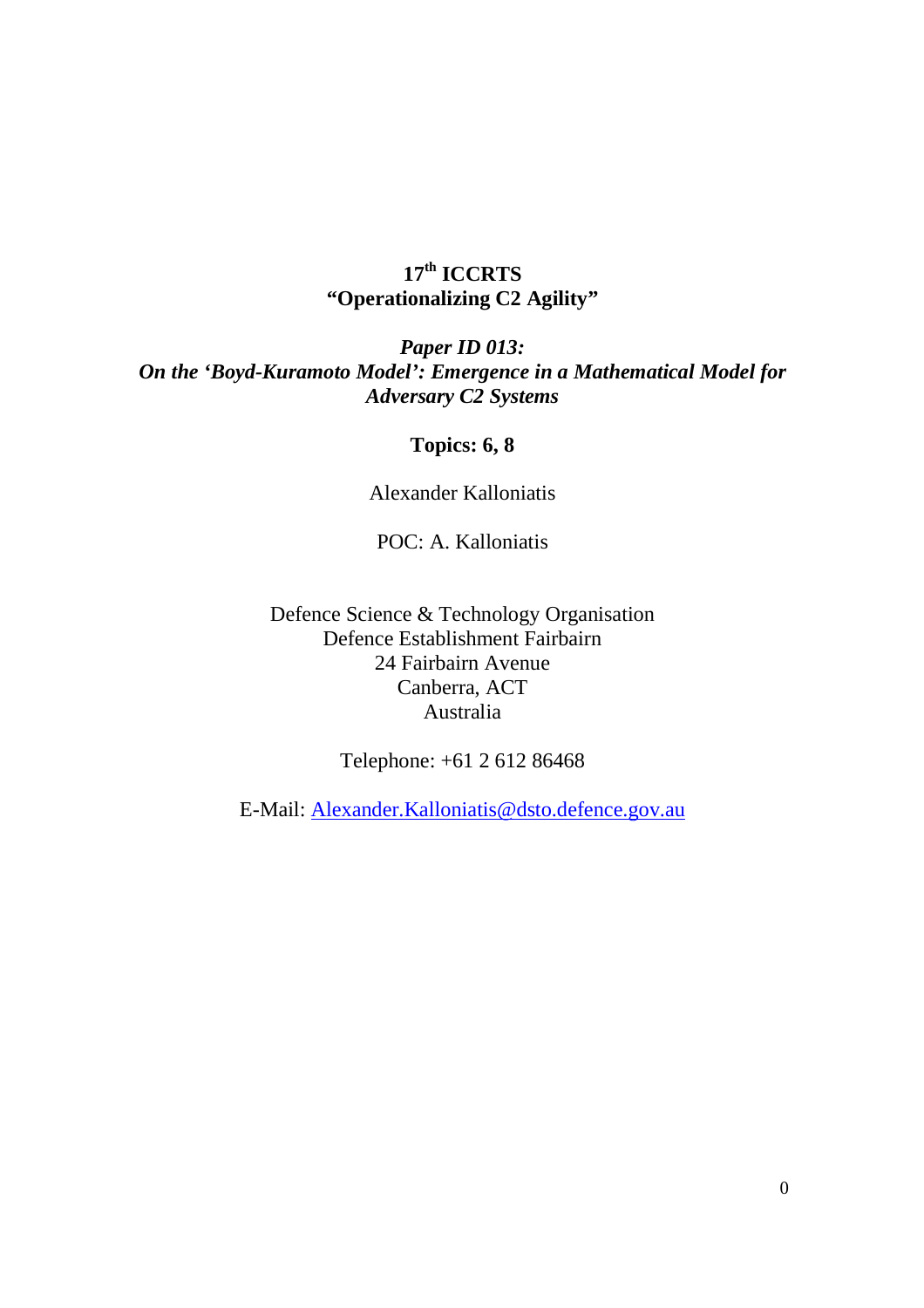### **On the 'Boyd-Kuramoto Model': Emergence in a Mathematical Model for Adversary C2 Systems**

Alexander Kalloniatis Joint Operations Division DSTO Canberra Australia

#### **Abstract**

At the 13<sup>th</sup> ICCRTS I proposed that a well-known mathematical model for synchronisation on networks – the Kuramoto Model – serves as a useful paradigm for Command and Control (C2). This model places nonlinearly coupled phase oscillators at a network's nodes. Increasing the coupling constant sees the oscillators manifest global phase synchrony. Mapping the phase to Boyd's Observe-Orient-Decide-Act loop (or any iterative decision making process) established the relationship to C2. I generalised this to two adversaries, where 'fighting nodes' in a Blue network seek to 'Act' before adversaries in a Red network, consistent with Boyd's model. Here, I numerically solve this 'Boyd-Kuramoto' model, subjecting a Blue hierarchy against a Red random network with oscillator frequencies drawn from a uniform random distribution. I represent the Intelligence-Surveillance-Reconnaissance capability of the Blue force such that a Blue node is aware of the state of a Red node's phase across the decision-cycle while Red only has knowledge of Blue node's state when it 'Acts'. The model is sufficiently rich to capture surprising, but in retrospect understandable, behaviour – it displays 'emergence'– while remaining solvable with minimal computational effort. The model allows for exploration of the degrees of freedom of a 'rigid' Blue force against an 'agile' Red adversary.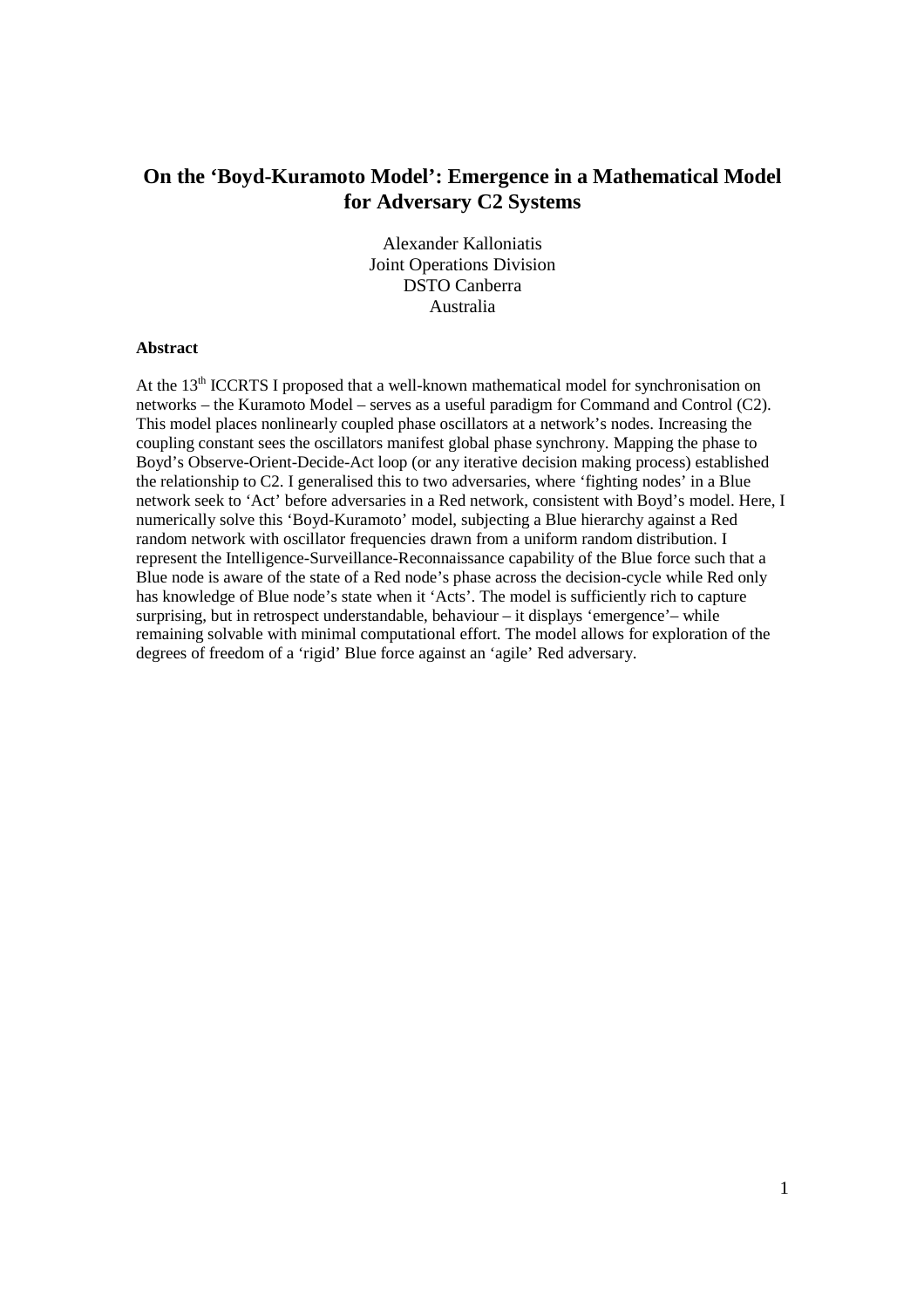#### **1. Introduction**

In [Kalloniatis 2008] I proposed a new mathematical model to represent two adversarial Command and Control (C2) systems whose elements are engaged in iterative cycling through continuous Observe-Orient-Decide-Act (OODA) loops [Boyd 1987]. This proposal drew upon a well-known existing model in the mathematical complex systems literature that displays the phenomenon of "self-synchronisation". Given the significance of that term in the drive to network-enable military forces through this past decade, application of this Kuramoto Model to Network Centric Warfare (NCW) seemed an obvious thing to undertake; curiously, such an application was missing in the C2 literature. Indeed, the Kuramoto model has now seen some uptake in the C2 community [Dekker 2007, van der Wal 2010, Dekker 2011] as a compact but sufficiently rich model – but always from the point of view of a single C2 system engaged in some aspect of an internal process (choosing from 'options' in Dekker and sensor fusion in van der Wal). As some C2 researchers have pointed out, including Boyd [1987], the adversary is often neglected when analysing a C2 system and this was the main motivation here in adapting the Kuramoto model to the case of *two rival C2 systems*. Having waited now several years for others to explore my proposal, I will address numerical solutions of it and call it the 'Boyd-Kuramoto Model'.

The model is expressed as a set of coupled nonlinear differential equations. I put these forward as a C2 version of Lanchester's equations for attrition, or Hughes' equations for salvo missile combat [Hughes 2000]. In this era, proposing such a model for C2 may seem naïve. However, by any definition C2 (and we prefer that of Pigeau and McCann [2000]) is complex; no single model can be entirely valid; there is a need for diversity of models of C2. The simplest model for C2 is the beloved wiring diagram. This often extends to Social Network models to capture informal interactions. These are generally static representations. Business process models try to incorporate the time dimension, while agent based distillations offer more sophistication. However, such models are invariably tactically based and mix a rudimentary decision process (the C2 part) with kinetic activity in a representation of physical space. No single model of a complex system, such as the C2 enterprise, has universal validity [Harré 1970]. The determination of the 'truth' of any hypothesis for C2 requires cross-validation between a number of models. To that end, the model proposed here fills a gap across the above spectrum of existing models.

The present model combines a number of elements considered important in C2 in the context of the broader organisational theoretic literature. Boyd's OODA loop based on his experience of US fighter pilots in the Korean War is now used across the Defence and Business environments as a simple but effective model for the iterative and cognitive aspects of decision-making. The "essence of winning", to draw from a 5 slide set from Boyd [Boyd 1996], is "the ability to get inside other OODA loops". An OODA cycle takes an amount of time that depends on the intrinsic ability of the individual to internally 'process' and the pressures on the individual to keep pace with colleagues and outpace the adversary. The property of self-synchronisation – that local interactions between agents can multiply across a coupled system in order to achieve global effects – has been highlighted with the formulation of NCW; the Kuramoto model is the mathematical representation of this *par excellence*. Of course both NCW and the Kuramoto model highlight the importance of the network of interactions. In unifying these here I achieve a mathematical instantiation of the networked OODA concept proposed by Moon, Kruzins and Calbert [2002]. By using the Kuramoto model in this way I capture another element of organisational behaviour beyond `structure' and 'dynamism', namely 'coupling'. This property of an organisation is well known to theorists such Perrow [1984], Mintzberg [1979] and others of the Contingency Theory School [Donaldson 2001]: connected nodes in a C2 structure can have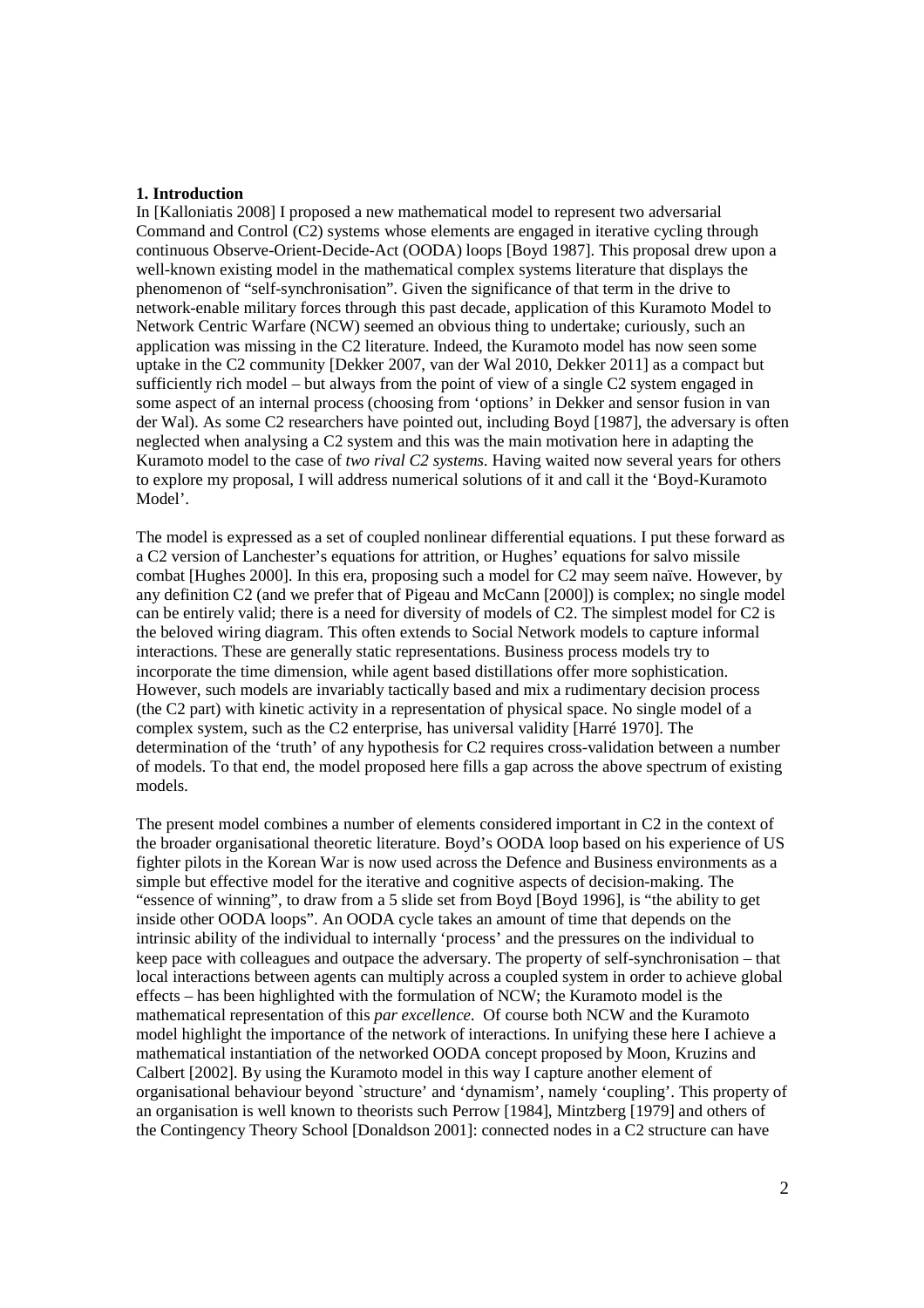quite different strengths of coupling or degrees of responsiveness to changes in their respective states. The model I propose enables an exploration of the balance between the properties of 'dynamism' (expressed in a frequency spectrum for individual performance of the OODA loop), 'structure' (expressed in a network structure) and 'coupling' (expressed in a set of constants for intra and inter C2 network coupling strengths.

A preliminary comment on synchronisation and whether or not it is a universally 'good behaviour' for a C2 system is in order here. While incoherence is never good, I do not assume here that *total* synchronisation is a good thing. I refer herein to two incomplete forms of synchronisation. 'Partial synchronisation' is where many nodes are locked together while others are subject to random behaviour with respect to the locked core, and 'sub-synchronisation' is where nodes may form into two or three internally locked clusters but each cluster moves with its own frequency [Kalloniatis 2010]. Each of these behaviours may be more useful in a C2 context than total synchronisation. I will consider each of these scenarios, which will lead to some surprises – the 'emergence' alluded to in the title. My aim nevertheless is to demonstrate the broad value of the model rather than to apply it to a specific situation. For that reason I consider simplified representation of contemporary C2 systems: a tree hierarchy and a random network. Western military forces are no more rigid one-dimensional hierarchies than terrorist/insurgent networks are purely random. The former already incorporate informal links [Ali 2011] and the latter are known to have elements of a hierarchy [Memon, Larsen, Hicks and Harkiolakis 2008]. Thus my aim is not to validate a model in some specific context and to extract recommendations for that situation but to demonstrate the broad applicability of the 'Boyd-Kuramoto Model'.

The paper is structured as follows. Section 2 describes the model, while Section 3 defines Measures of Effectiveness for intra- and inter-C2 performance. Section 4 presents some extreme scenarios of two forces respectively in the incoherent and fully self-synchronised states as an aid to understanding of the basic patterns of behaviour. Section 5 explores some sub-synchronised behaviours and demonstrates unexpected behaviours that, in retrospect, can be understood. The paper closes with suggestions for future enhancements of the model.

#### **2. The Boyd-Kuramoto Model**

The literature on self-synchronisation in mathematically encoded cooperative systems is vast, going back to Wiener [1961] and Winfree [1967] and scattered across mathematical, physical, biological and computational scientific journals. The basic idea of such models is that linking up nodes that individually undergo cyclic behaviour can lead to a mass effect whereby a large part of the system locks itself into a collective cyclic behaviour. This is legitimately called selfsynchronisation because it is a consequence of many local interactions and not the manipulation of the system by a master-controller. It was Kuramoto [1984] who succeeded in distilling the bare essentials of such models into the first order differential equation:

$$
\dot{\beta}_i = \omega_i + \sigma \sum_{j=1}^N \sin(\beta_j - \beta_i). \quad (1)
$$

Here β *<sup>i</sup>* represents a time-dependent *phase* associated with node *i* of a complete network of *N* nodes,  $\dot{\beta}_i$  is the angular rotation speed via the derivative of the phase with respect to time  $t, \omega_i$  represents a 'natural' or 'intrinsic' frequency, usually randomly chosen from a statistical distribution, and  $\sigma$  is a coupling constant. The role of  $\beta$  *i* as a phase is seen when it is reinserted in the complex variable

$$
\chi_{\vec{i}} = e^{i\beta_i} \,. \tag{2}
$$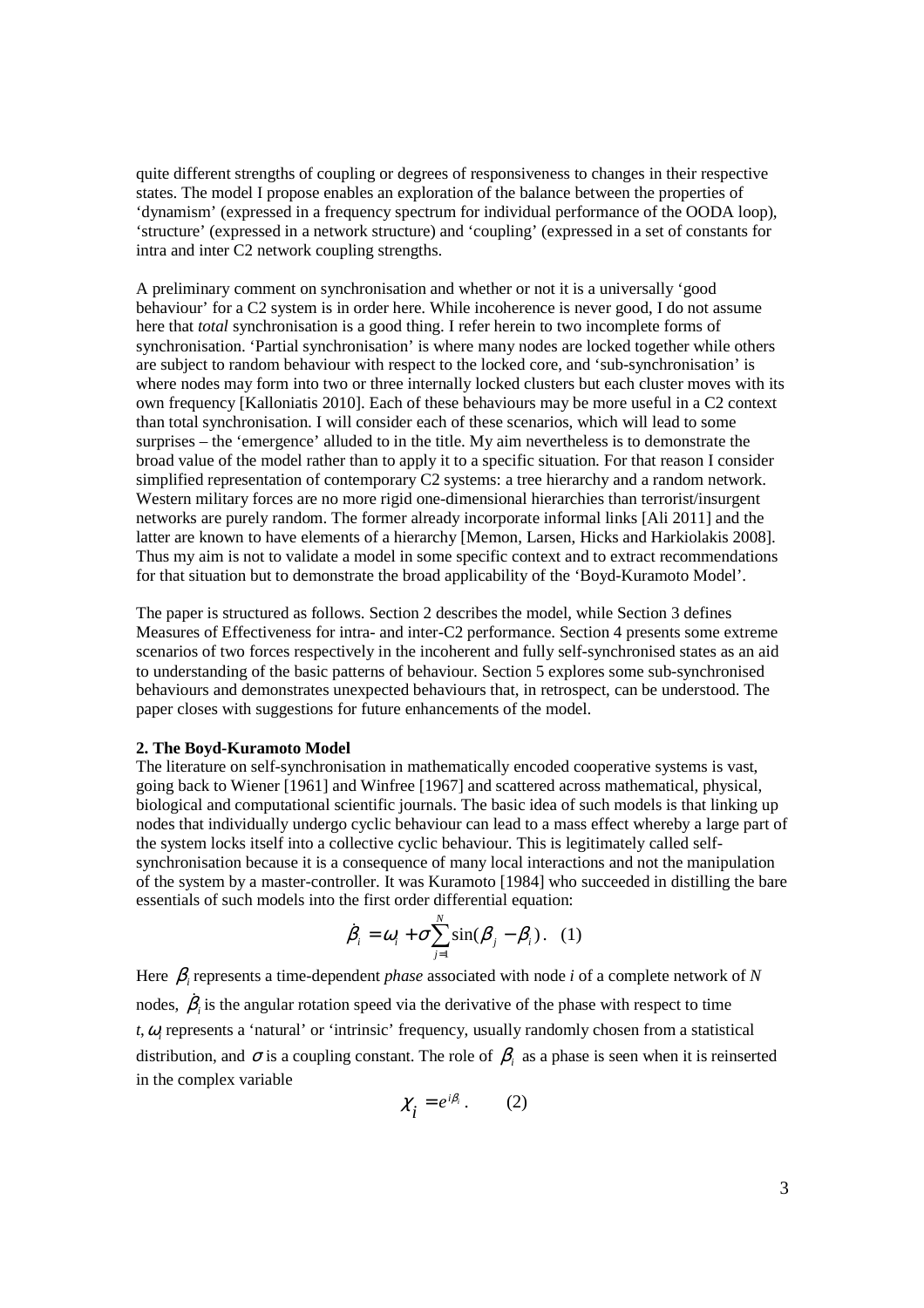A general network is introduced straightforwardly using the adjacency matrix  $A_{ii}$  whose elements take value one if a link (or edge) exists between nodes *i* and *j* and are zero otherwise; for simplicity we remain within the bounds of undirected graphs, though further generalisations are possible. The governing time evolution equation is then:

$$
\dot{\beta}_i = \omega_i + \sigma \sum_{j=1}^N A_{ij} \sin(\beta_j - \beta_i). \tag{3}
$$

The behaviour of the system can be visualised as points moving about the unit circle as in Figure 1. At any point in time each oscillator will be represented by a point on that circle.



Figure 1 Visualising the individual oscillators as points distributed on the unit circle at a snapshot in time for different values of coupling: weak coupling (top), strong coupling (bottom left) and very strong coupling (bottom right).

For weak coupling the points will be randomly distributed around the circle (Figure 1, top), given the random individual frequencies. For strong coupling the points move with the same angular speed and group increasingly together as the coupling is increased (Figure 1, bottom left and right).

Translating this to the C2 context, the phase  $\beta_i(t)$  represents the point in a continuous decision (or OODA) cycle of agent *i* at some time *t*. The network represents the C2 structure itself: the relationships of agents who need to mutually adjust their individual decision cycles. The coupling  $\sigma$  is a somewhat more abstract concept but can be seen as how `quickly' one agent should adjust their progress through the decision cycle given a change in the progress by any other. The  $2\pi$ periodicity of the sine function is appropriate in that it locally synchronises decision cycles within the 'current phase'. The frequency  $\omega_i$  is how many decision cycles per unit time can be achieved by agent *i* . This is chosen from a random distribution, representing the underlying heterogeneity between individual decision makers in the C2 system. Training and discipline can narrow that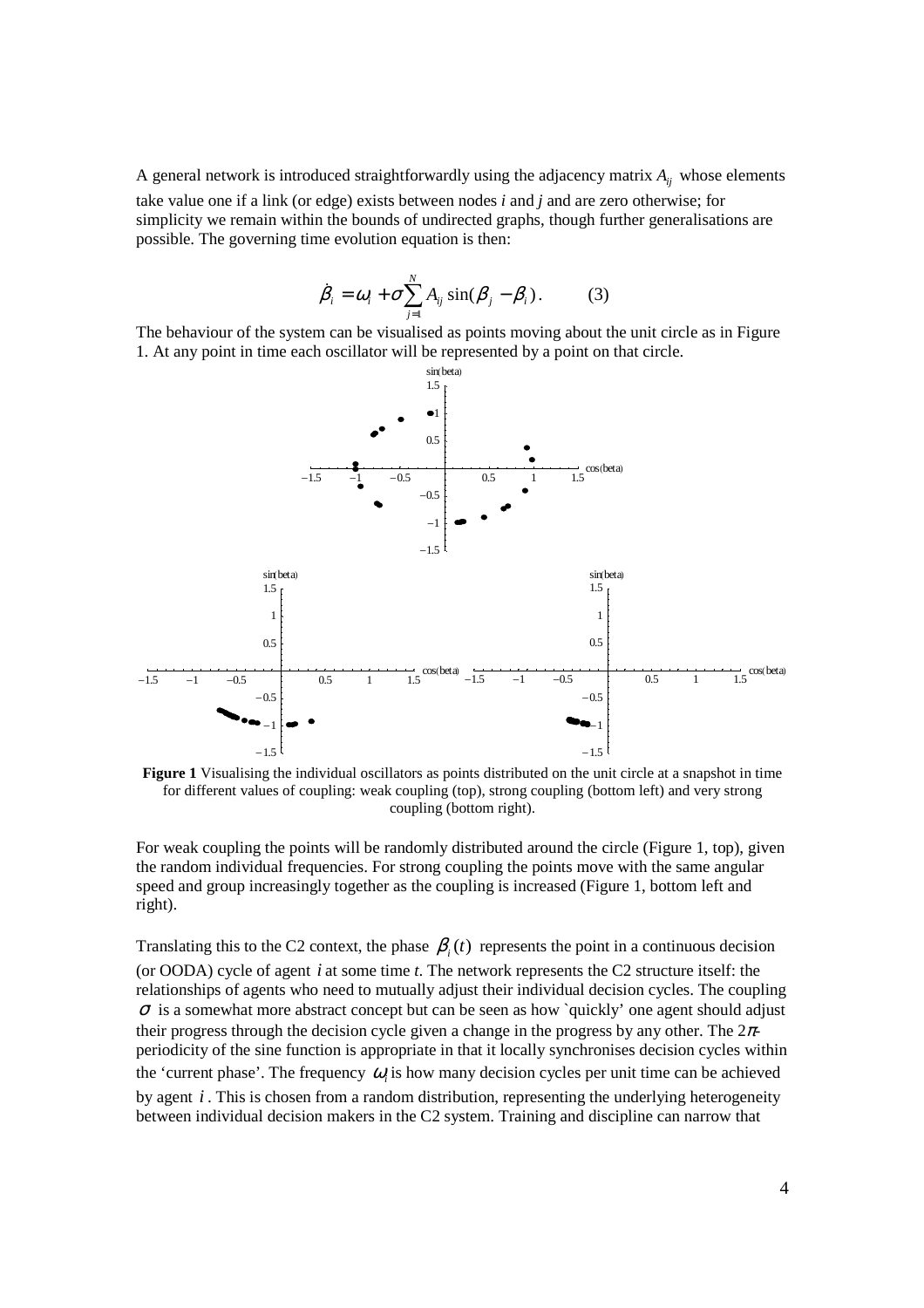distribution; namely, introducing more homogeneity in the population of decision makers. But the intent is nonetheless to retain some degree of heterogeneity. Moreover, one does not have the luxury of 'managing' that heterogeneity: the C2 system is not designed with individuals of certain frequencies placed deliberately at certain nodes.

Certainly in the NCW literature, such as [Alberts and Hayes 2007] and references therein, the desired self-synchronisation is applied to *activity* in the external environment. I am proposing that the precursor to this is synchronisation of *decision cycles* and therein mapping the phase of the Kuramoto model to the decision cycle; another implementation of the Kuramoto model is possible at the level of activity and is that used in [Dekker 2007, 2011]. These two options are not very far apart: a decision cycle in a context such as a headquarters will very often leave a trail of external artefacts (draft documents, emails, chat or verbal communication) that indicate to the stage of OODA of a unit or individual; these artefacts are thus points of reference for another in the same organisation in synchronising their cycle. In other words, even the cognitive stages of Observe-Orient-Decide involve some form of external activity, is a social enterprise, when one steps beyond Boyd's original application to the isolated fighter pilot alone in the cockpit.

I now turn to the case of Blue-on-Red interactions, the regime of Boyd's original OODA concept. I now associate β*<sup>i</sup>* with the point in a continuous decision loop of 'agents' of the Blue C2 system,  $\rho_i$ , with the OODA loop of Red agents, and intrinsic frequencies  $\omega_i$  and  $v_i$  respectively. Let  $B_{ij}$  and  $R_{ij}$  represent the adjacency matrices of the *decoupled* Blue and Red networks, of size  $N_B$ and  $N_R$  respectively. The interactions between Blue and Red systems are represented by the adjacency matrix  $M_{ij}$  with  $N_{BR} < N_B + N_R$  nodes. Finally let  $\sigma_B$ ,  $\sigma_R$ ,  $\sigma_{BR}$  and  $\sigma_{RB}$  represent coupling constants for intra-Blue, intra-Red, Blue-to-Red and Red-to-Blue interactions. The model can now be given in terms of the coupled differential equations:

$$
\dot{\beta}_i = \omega_i + \sigma_B \sum_{j=1}^{N_B} B_{ij} \sin(\beta_j - \beta_i) + \varsigma_{BR} \sum_{j=1}^{N_{BR}} M_{ij} F(\rho_j - \beta_i)
$$
\n
$$
\dot{\rho}_i = v_i + \sigma_R \sum_{j=1}^{N_B} R_{ij} \sin(\rho_j - \rho_i) + \varsigma_{RB} \sum_{j=1}^{N_{BR}} M_{ij} G(\beta_j - \rho_i).
$$
\n(4)

Implicit to the intra-C2 interactions here (the sine functions) is an assumption of a node's complete knowledge about the state of a connected partner at any moment in time (in other words, connection in the unweighted intra-C2 graph is based on complete knowledge). This is a reasonable aspiration within a C2 system – thanks to the artefacts of the cognitive process mentioned above – which is not generalisable to the adversary. Thus the inter-C2 interaction functions, *F* and *G* , are different. I refer to these as 'ISR functions' for the Blue-Red and Red-Blue interactions as they reflect the respective Intelligence-Surveillance-Reconnaissance (ISR) capabilities of the two forces. I shall assume an asymmetry, that the Blue force has superior ISR over Red (contrastingly, later when I specify the networks, I shall take Red to have a 'superior' internal network). In the most extreme case, the only information a Red node may have of the state of a Blue adversary is when Blue performs a visible activity or leaves a visible artefact in the external environment, namely 'acts'. The time at which this occurs would be the point at which Red would synchronise their 'observe' activity: Red observes Blue's instantaneous action and thus synchronises to that point. Thus sine functions (as in the intra-C2 systems) may be used again (to reflect local synchronisation) but only at a specific state of Blue at the point in time at which it occurs. Assigning the four OODA stages to the four quadrants of the unit circle, with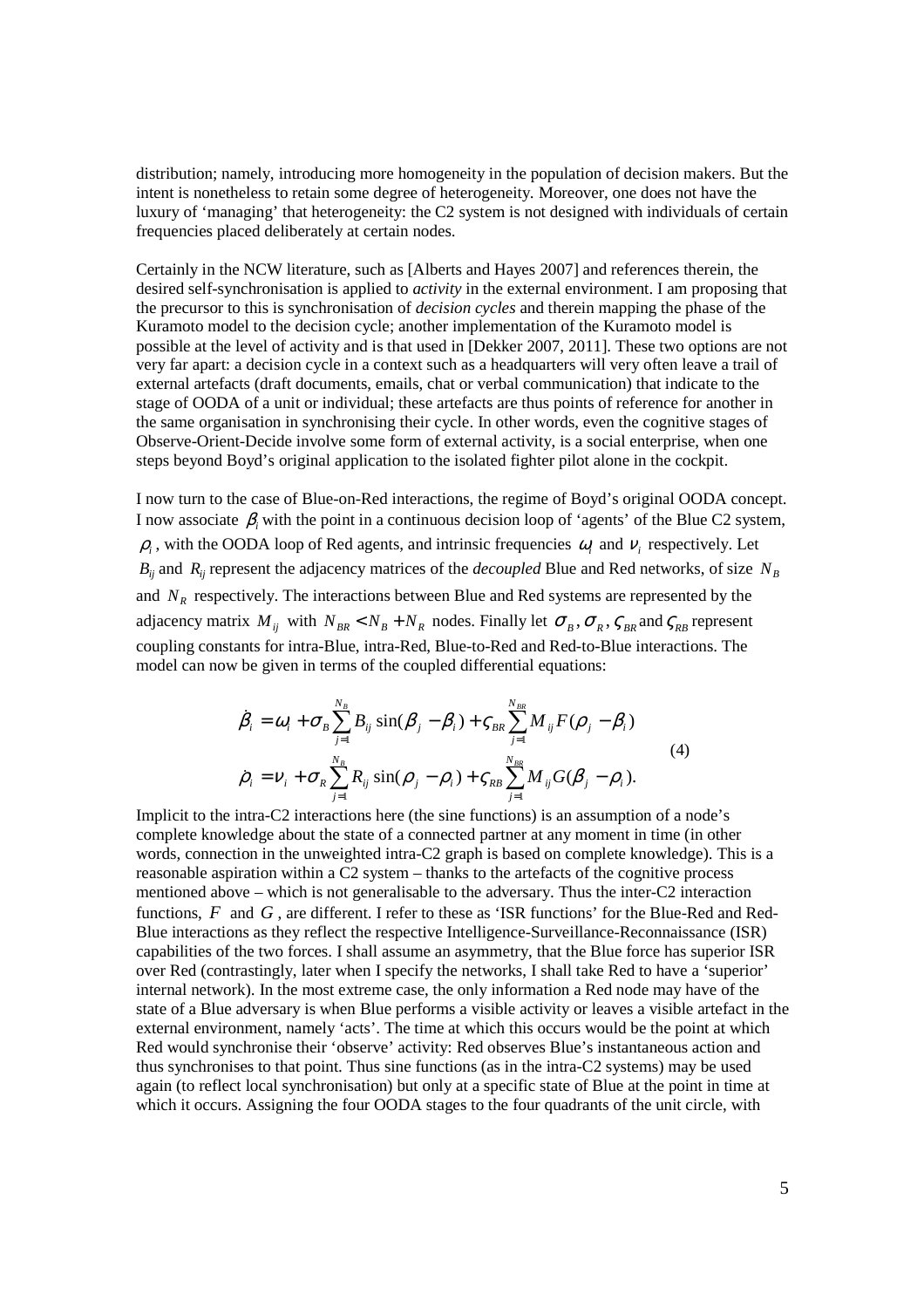'Observe' coinciding with the first quadrant, then the point at which Red should synchronise to Blue corresponds to some phase angle  $\kappa$  in the fourth quadrant in Figure 2.



**Figure 2** Choosing a point in the OODA loop at which an Action is visible to an adversary

Thus, for this extreme case, Red's ISR function (of Blue) is

$$
G(\beta_j(t) - \rho_i(t)) = \sin(\beta_j(t) - \rho_i(t))\delta(\beta_j(t) - \kappa)
$$

with a Dirac delta function capturing the instantaneity of Blue 'observing' Red 'act'. The 'instantaneity' is perhaps too strong and should be softened by a bell-shaped curve indicating that the visibility of Blue's action involves some build-up towards a peak of activity (with output '1') and a fall-off afterwards. Red has an opportunity to observe, and synchronise within, some extended period around this activity (Figure 3). Thus I take for Red's ISR function

$$
G(\beta_j(t) - \rho_i(t)) = \sin(\beta_j(t) - \rho_i(t)) \exp(-(\beta_j(t) - \kappa)^2 / 2s^2),
$$
 (5)

where *s* determines the width of the curve.



**Figure 3** Bell-shaped smearing of the ISR function about an 'Action' occurring at phase angle zero with width  $s = \sqrt{\pi}$ 

The contrasting extreme case to 'no-knowledge' of the adversary is that Blue has perfect ISR of Red: the exponential in Eq. (5) is replaced by a '1' everywhere. Furthermore, Blue's doctrine follows Boyd, whereby an advantage of Blue over Red is to be gained by "getting inside the adversary's OODA loop". Here I make a deliberate choice: Boyd's formulation is not mathematically specific. Rotating through the OODA loop faster in itself will not achieve success in the instantiation of the model I am developing: eventually Blue will lap Red and turn out to be behind Red's decision cycle. I will therefore explicitly say that "getting inside" means *synchronising a step ahead of the adversary*. This is achieved by gaining insight into the adversary's internal processes in order to anticipate their external activities. This can now be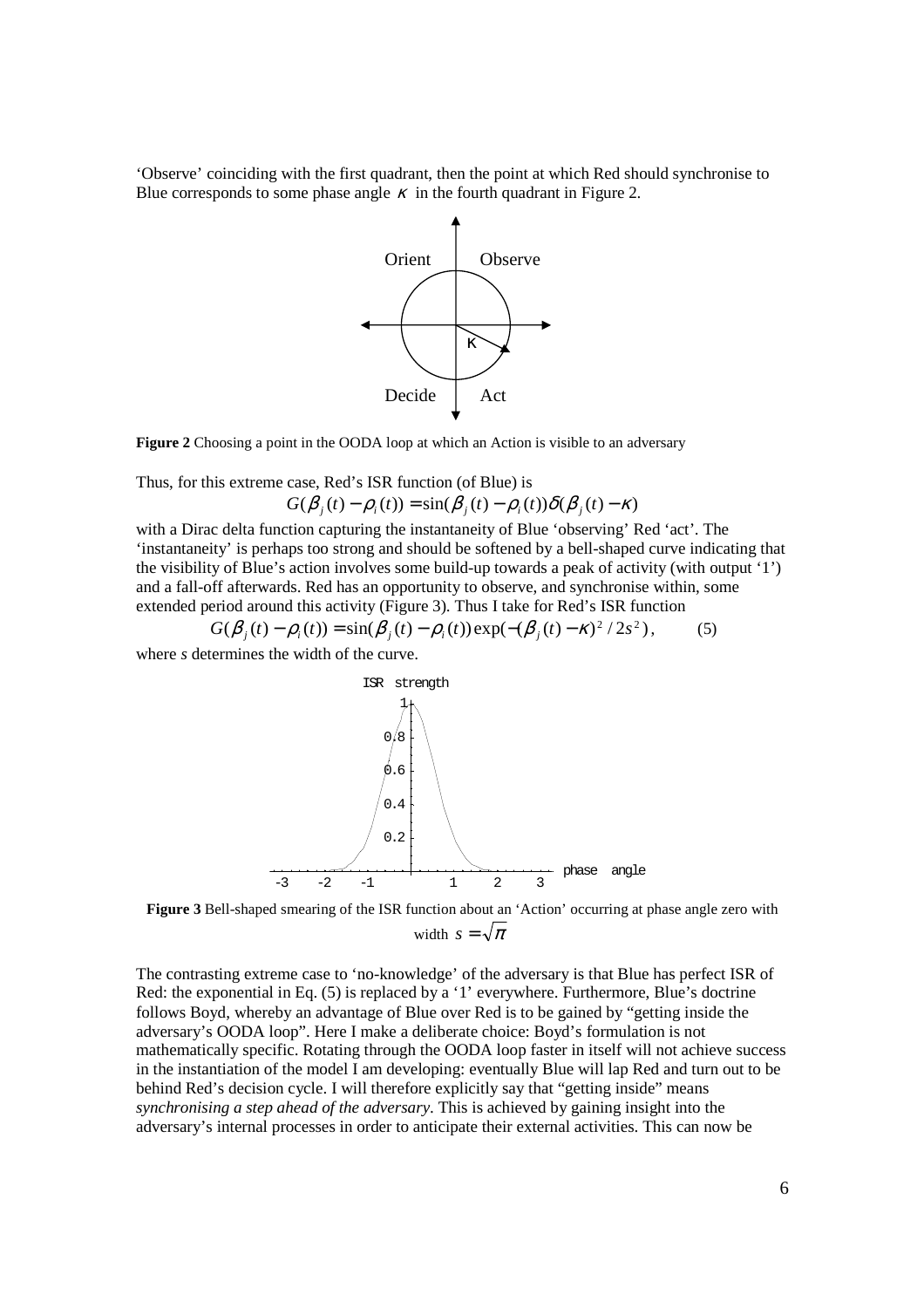mathematically represented with an additional displacement  $\lambda$  in the argument of the sine function (similar to the parameter  $\kappa$ ). Thus Blue's ISR function is taken to be:

$$
F(\rho_j(t) - \beta_i(t)) = \sin(\rho_j(t) + \lambda - \beta_i(t)).
$$
 (6)

There are many further modifications that can be made here: using an exponential smearing like Eq. (5) also for Blue, giving Blue only intermittent intelligence at certain points of Red's internal 'observe-orient-decide' stages, using noise functions on those points. The mathematically inclined reader will see the straightforward generalisations that are possible here. For the purpose of this first look at its utility, the model is completely specified by Eqs. (4,5) and (6).

#### **3. Measures of Performance**

I now need to specify what quantities should be computed from the solutions to the differential equations. For a measure of synchronisation within a network, Kuramoto's order parameter, applied separately to the Blue and Red networks respectively, is appropriate:

$$
r(t)e^{i\Psi(t)} = \frac{1}{N} \sum_{i} \chi_{i}(t). \tag{7}
$$

The sum is taken over the *N* nodes in the respective network. Values of *r* close to 1 over time indicate high synchronisation. For the Blue and Red systems, specifically, the synchronisation parameter will be denoted  $r_B$  and  $r_R$  respectively. When the system is highly synchronised, the angle  $\Psi$  represents the 'collective phase' of the system (or centroid of the points for each oscillator on the unit circle). More directly, this angle is calculated by

$$
\Psi = ArcTan\left[\frac{\sum_{i} \sin \theta_{i}}{\sum_{i} \cos \theta_{i}}\right]. (8)
$$

Thus  $\Psi_B$  would be the collective phase for the Blue nodes, where angles  $\beta$  are used to calculate Eq. (8), and  $\Psi_R$  corresponds to the Red collective phase based on angles  $\rho$  used in Eq. (8).

One measure of the adversarial performance can be extracted directly from Kuramoto's order parameter: the difference of the two collective phases:

$$
\Delta \Psi(t) = \Psi_B(t) - \Psi_R(t) \,. \tag{9}
$$

A positive value of ∆Ψ at some point in time *t* means that *collectively* the Blue C2 system is ahead of the Red C2 system within the current phase. However, such a collective measure may not fairly reflect the performance of the 'fighting' or 'tactical nodes' directly in contact with the adversary. Thus, another measure is the difference of collective phases of the fighting nodes,  $\Delta \Psi_{\text{tected}}$ , where Eq. (9) is used but only considering in the sum in Eq. (7) those nodes directly connected to an adversary. Either way, as mentioned, Ψ really only has meaning if both networks are exhibiting some degree of internal synchronisation. Therefore, a more direct measure is also worthy of consideration: the average difference in phases of the tactical nodes:

$$
\Delta_{BR}(t) = \frac{1}{N_{BR}} \sum_{i=1}^{N_{BR}} (\beta_i(t) - \rho_i(t)).
$$
 (10)

I show below that all of  $\Delta \Psi$ ,  $\Delta \Psi$ <sub>tactical</sub> and  $\Delta_{BR}$  provide insight into the success, or otherwise, of the Blue network in getting inside the OODA loop of Red. Indeed, both plotting of these measures as functions of time and computing time averages will prove useful.

#### **4. Basic Scenarios**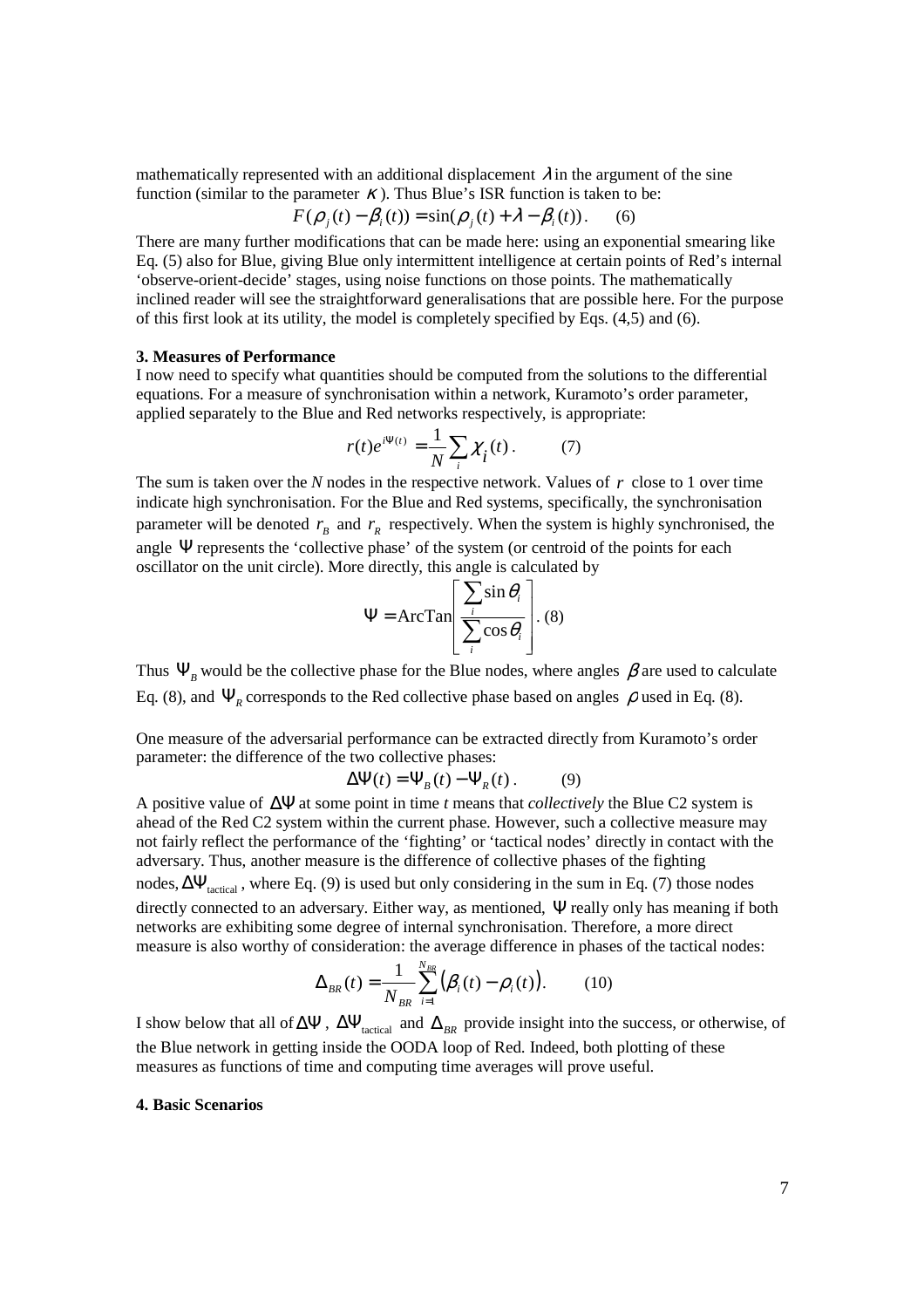As hinted at the outset, I consider a Blue hierarchical network in competition with a random Red network. The Blue structure is a simplification of a traditional military force operating within a framework of accountability and legally delegated authority. The Red force may be an insurgency network, not bound by the same legal frameworks as the Blue force, and being more interconnected due to family and tribal relationships. As mentioned at the outset, both are a caricature of the real world. Both networks consist of 21 nodes. Thus the Blue network is the classic tree structure (a 'quaternary tree') of Figure 4. The Red network is a random graph where links between nodes occur with probability of 0.4, as in the right hand panel of Figure 4.



**Figure 4** The tree hierarchy of the Blue C2 network (left) and the random graph of the Red C2 network

The Blue-Red cross interactions involve each of the 16 'tactical' nodes in the Blue network linked to a single random node in the Red network. In other words, the Blue side clearly demarcates who is a 'fighter', who is a team leader or conduit of information, and who is the overall commander. The Red side has no such delineation: any 16 of the 21 nodes may be a fighter, according to chance encounter with the adversary; after that, anyone may be a conduit.

The intrinsic frequencies are drawn from a uniform distribution between zero and one, so that both sides are attempting to conduct their decision cycles within the same broad time period (frequency of one may mean one decision per 24 hour period, but this factor may be scaled out) but there is heterogeneity in the speed of individual nodes. This means that, although the hierarchy has a number of echelons, in this specific instantiation of the model they do not work within nested cycles as may be the case for a unit headquarters in relation to a higher operational headquarters; for example the former may plan and act within a 24 hour cycle while the latter plans over periods of weeks to months encapsulating many cycles of its subordinate unit. An example of a hierarchy such as in Figure 4 with all layers working to the same broad cycle is the XIX Corps Headquarters of Heinz Guderian in the attack on French forces through the Low Countries in 1940. As documented in his memoirs, and translated in [Fitzgibbon 2001], Guderian's headquarters would issue orders to subordinate units in the same 24 hour cycle of their activity thus succeeding in operating inside the OODA loop of opposing French forces.

The Blue network has complete ISR on Red and, in my instantiation of Boyd's doctrine, seeks to stay one quarter of a cycle ahead of Red. Thus, we have  $\lambda = \pi/4 \approx 0.7854$ . Red, on the other hand only has visibility of Blue's actions consistent with Figure 3.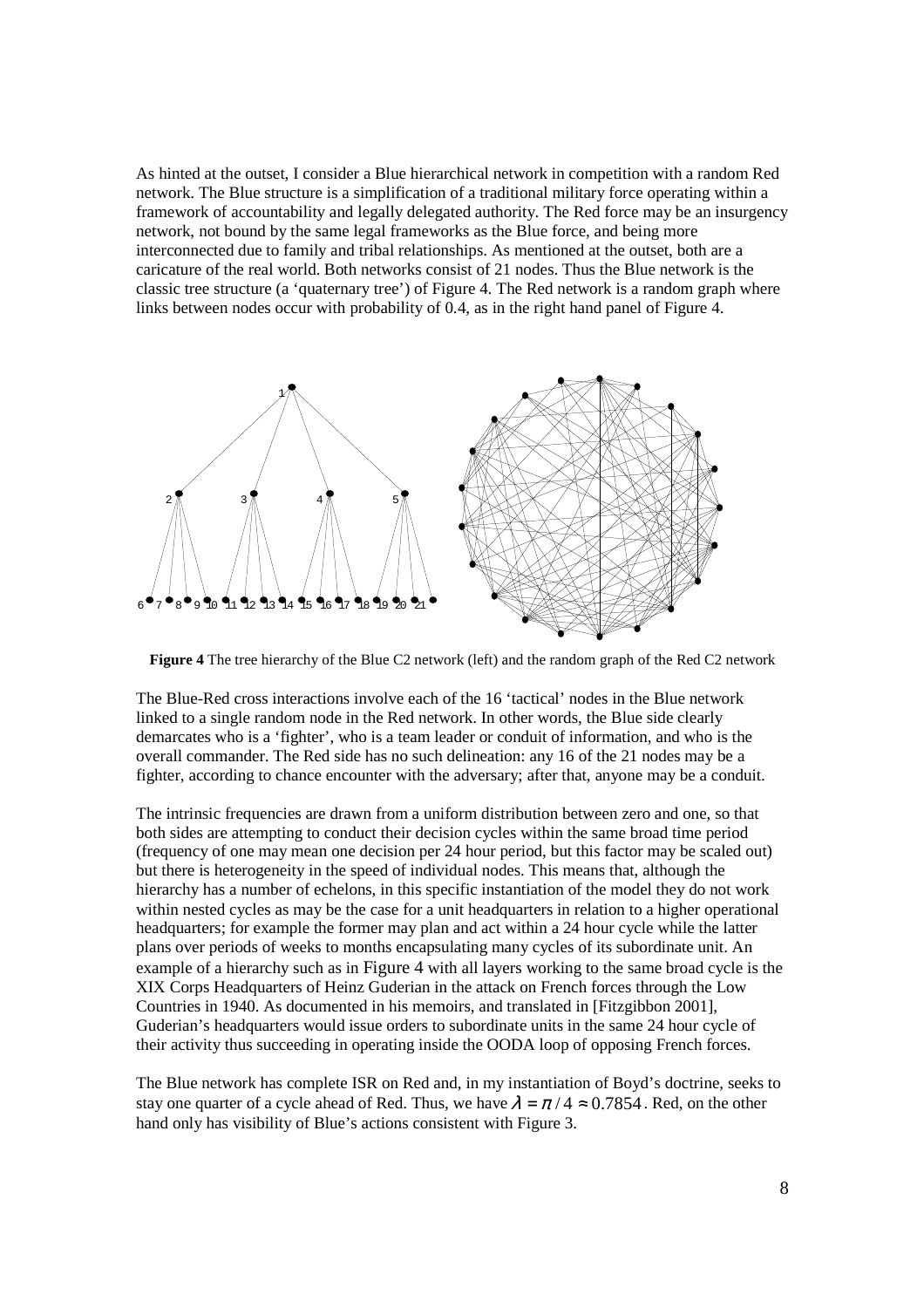The system of equations are not readily analytically solvable due to the property that the interaction in the Kuramoto model is a (sine) function of differences of phases, not a difference of functions of the phases. This simple distinction means that the approach, using Lyapunov theory, of [Chen and Lu 2008] to a similar problem of two interacting networks cannot work here. I therefore numerically solve Eqs. (4) with Mathematica for a time interval of 200 units using its 'NDSolve' function for solving coupled differential equations. The initial conditions for both Blue and Red phases are drawn from a uniform random distribution between  $-\pi/2$  to  $\pi/2$ . A maximum number of steps of 10000 has proved sufficient for solving in the incoherent regime, which is most taxing due to the zig-zag nature of most of the variables. The computation takes less than one minute on a desktop computer; calculation, with the numerical solutions, of the measures discussed in this paper is a matter of a few minutes. Normally one would seek to average measures over a number of instances from the frequency distribution. However, this may smear out some subtler aspects of behaviour, to be discussed later. Therefore in this paper I present the results of specific instances but these show otherwise 'typical' behaviour.

To obtain an initial sense of typical behaviours I present here two extreme cases: the C2 networks internally poorly coupled but Blue strongly coupled across to Red; and the two networks strongly internally coupled but weakly cross-coupled. Thus the first case represents two forces whose individual C2 is 'poor' but with Blue more focused on its engagement with its adversary. The second represents forces who are overly concerned with their internal C2 but with little regard for the adversary.

*4.1 Poor C2-Strong Adversarial Engagement*  The couplings for this case are chosen to be

$$
\begin{aligned}\n\sigma_B &= 0 & \varsigma_{BR} &= 30 \\
\sigma_R &= 0 & \varsigma_{RB} &= 0\n\end{aligned} (11)
$$

Examining the variables  $r_B$  and  $r_R$  we see the typical zig-zag pattern for the incoherent regime in both networks in Figure 5. However, there is some degree of coincidence between peaks of the two curves consistent with the property that Blue tactical nodes are strongly engaged with their adversaries. This could be verified by performing a correlation analysis between the two timeseries, which we forego here for the sake of brevity.



**Figure 5** The synchronisation parameter as a function of time for the two networks for the case Eq. (11)

The success of the Blue tactical nodes in keeping  $\pi/4 \approx 0.7854$  ahead of their adjacent Red nodes is seen in the average phase difference for those nodes in Figure 6.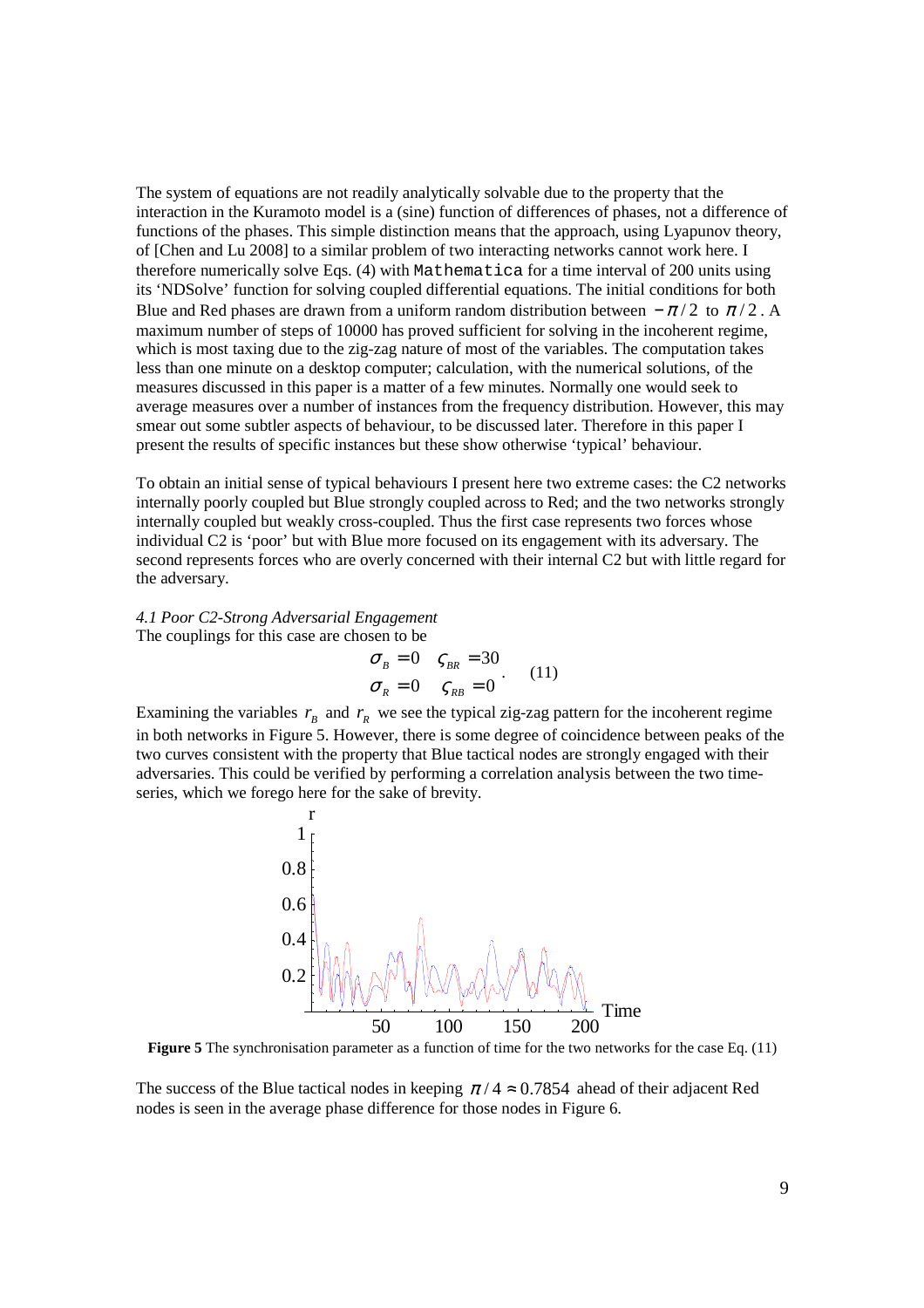

**Figure 6** The average phase difference for the tactical Blue and Red nodes, as a function of time for the case Eq. (11)

The collective phase here is not a useful variable since the two systems are internally incoherent. However, for completeness, the result in this case is shown in Figure 7. The behaviour is more incoherent due both to the inclusion of all nodes in the networks and because the definition of Eq. (7) is  $\text{mod } \pi$ . However, the basic feature remains that the Blue force, even by this coarse measure, is able to remain  $\pi/4$  ahead of Red.



**Figure 7** Difference between collective phases for the two C2 networks for the case Eq. (11)

*4.2 Strong C2-Poor Adversarial Engagement*  Now I consider the coupling regime

$$
\sigma_B = 0.8 \quad \varsigma_{BR} = 0
$$
  
\n
$$
\sigma_R = 0.15 \quad \varsigma_{RB} = 0
$$
 (12)

The synchronisation parameters for the two networks are given in Figure 8 showing the typical behaviour for the strongly coherent regime, with both  $r_B$  and  $r_R$  stabilizing at a non-zero value. The Red network is better synchronised than Blue: more of the individual oscillators have locked into the collective mode. However, the internal couplings have been selected to be close to the threshold for this behaviour. Thus the hierarchy requires stronger internal coupling than the random network in order to achieve phase synchronisation, essentially because of the better connectivity within the random network (for example, smaller average distance [Dekker 2007]).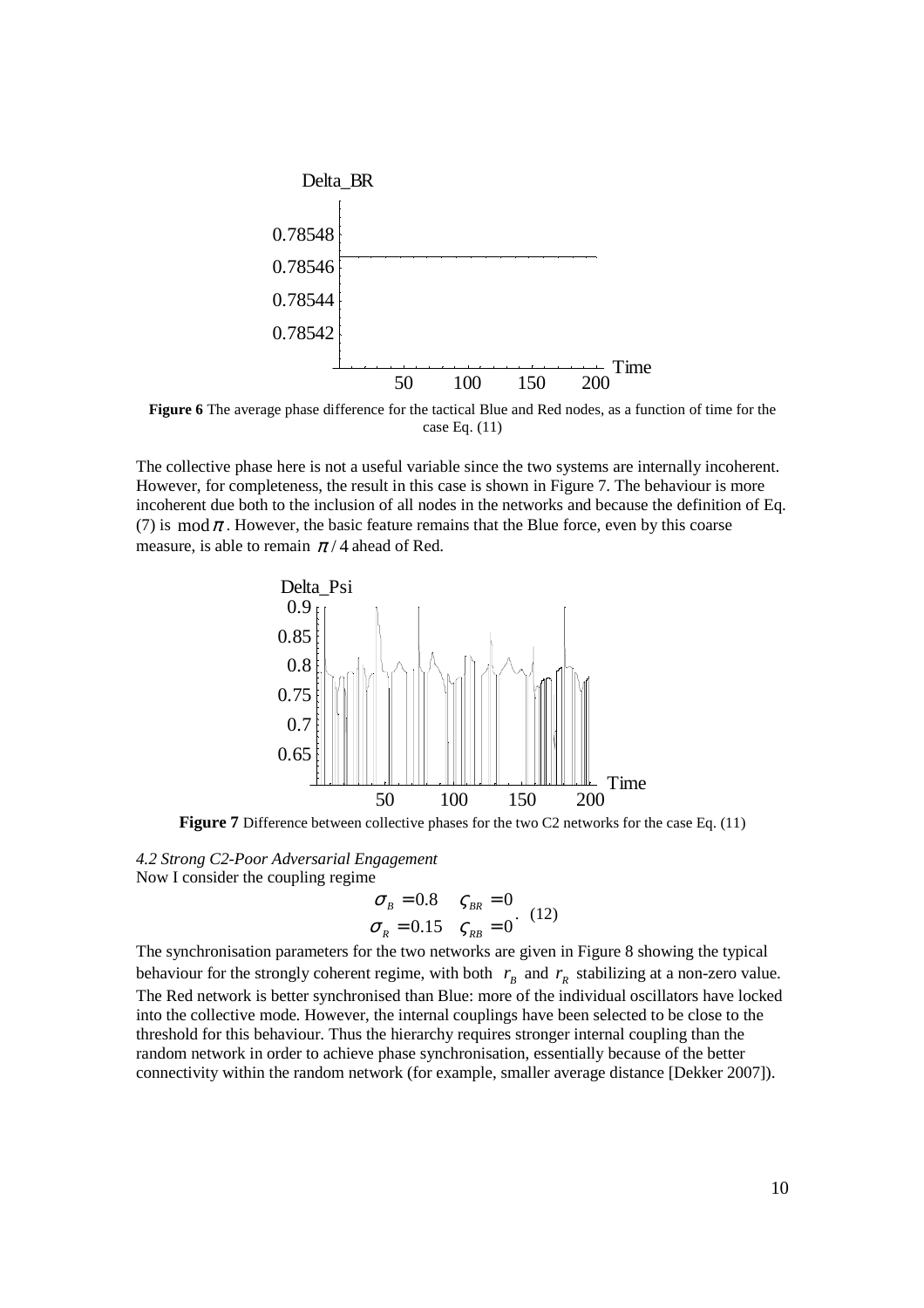

**Figure 8** Synchronisation for the two networks for the case Eq. (12)

It so happens that in this numerical run the average frequency of the Red nodes is  $\bar{\omega} = 0.61$ . while for Blue it is  $\overline{\omega} = 0.56$ . This means that the collective phase of the Red network should be advancing faster than the collective phase for the Blue network; Red will lap Blue, not due to any 'intent' but simply due to its own internal dynamics. Because of the better synchronisation in both networks, the collective phase is a more insightful variable. For this case the behaviour is seen in Figure 9. Apart from the jumps due to the mod  $\pi$  ambiguity in Eq. (7), a negatively sloped linear behaviour is seen consistent with Red out-pacing Blue.



**Figure 9** The difference between collective phases for the two networks for the case Eq. (12)

(For runs where the random frequencies deliver an average Blue frequency greater than that of Red I have checked that the linear slope is positive.) This lapping phenomenon can also be seen in the average phase difference, Figure 10, but now not polluted by the phase jumps: the average phase for Blue runs behind that of Red with a straightforward linear dependence.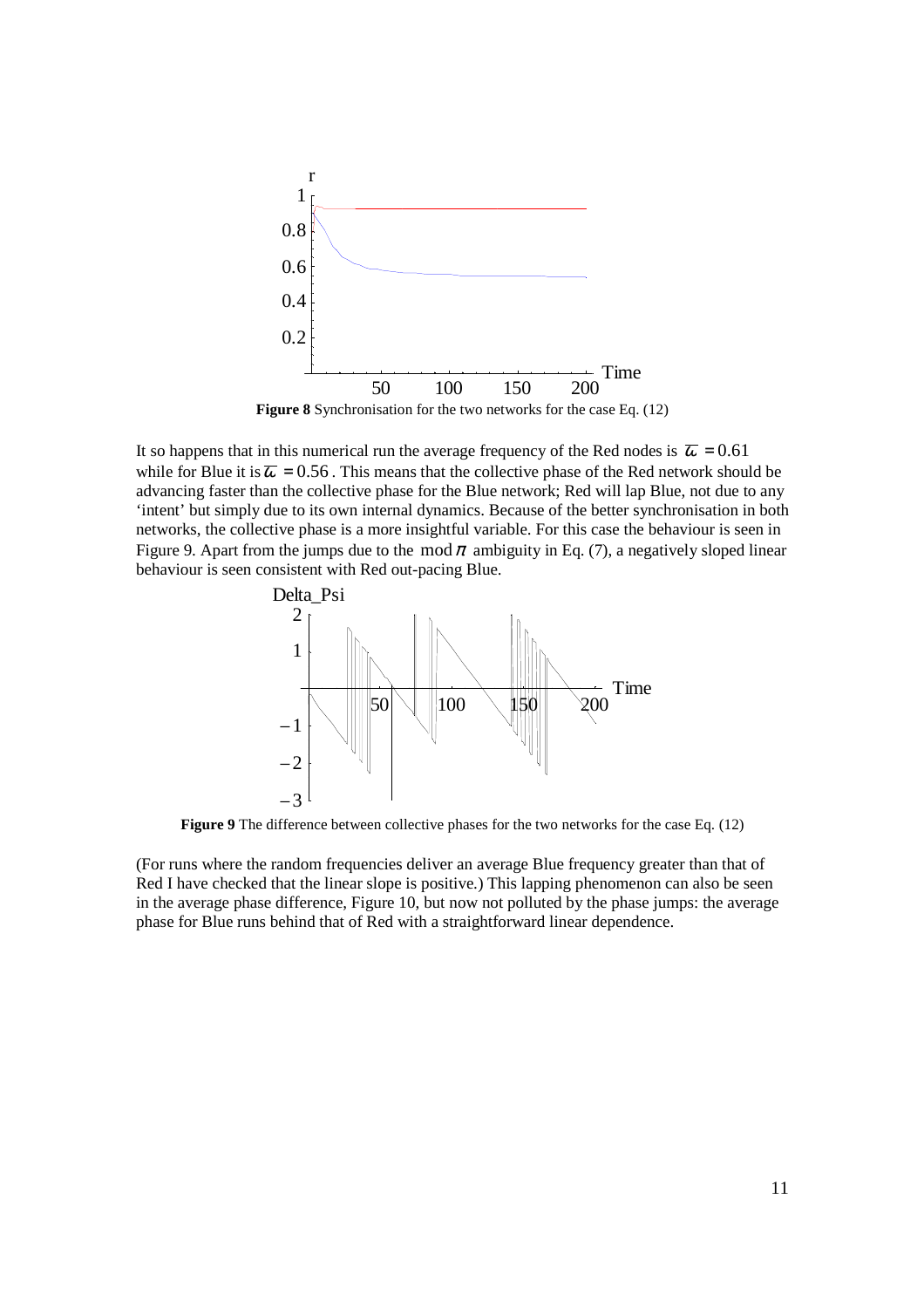

**Figure 10** The average phase difference for the tactical nodes for the case Eq. (12)

Having set the scene for 'expected behaviours', I am now positioned to explore the interesting cases where couplings fall into intermediate regimes and the two C2 systems are caught between their internal dynamics and their engagement with the adversary.

#### **5. Emergent behaviours**

For the 'layman', emergence is the property of dynamical systems to 'surprise' – to exhibit unexpected behaviours. Above, I have shown a number of foreseeable behaviours. What other behaviours might the reader now anticipate? To make this more precise, I adopt Laughlin's [2005] definition of emergence as: system qualities or behaviours that are not reducible to the system components but arise from their interactions. In this case there are a number of layers explicitly built into the system *design*: 1) the individual oscillators at the nodes of each network, 2) the two networks as entities unto themselves, and 3) the collective system of Blue and Red interacting networks. I shall be primarily interested in emergence across these layers; namely, behaviours that are not reducible to one of these three layers.

These ideas can be made mathematically concrete. Emergence in dynamical systems is also associated with an intermediate region between order and disorder, stability and instability or the 'Edge of Chaos'. Formally, this means the existence of fixed points in multi-dimensional phase space, in the vicinity of which some trajectories neither exponentially converge back to the point (Lyapunov stable) nor diverge away (Lyapunov unstable) but follow power-law dependence on time. Mixed in with more standard stable and unstable directions, this gives rise to forms of patterned behaviour through collective degrees of freedom. My colleague Richard Taylor has shown that there are thresholds for more types of fixed points in the equal frequency Kuramoto model than just 'globally phase synchronised' [Taylor 2012]. In the Kuramoto model with nonequal frequencies, I have also identified such fixed points [Kalloniatis 2010]: for many classes of networks there is an intermediate range of coupling where nodes have formed a small number (two to three) of clusters, within which oscillators are locked to a common frequency, but across which there remains incoherence; a further increase in coupling tips these clusters into forming a single overall cluster (I have shown that these behaviours occur in a regime of vanishing real parts of Lyapunov exponents). The system of many oscillators *may* devolve to a two or three body system of effective modes, the internally locked clusters, sufficient to give rise to structured behaviour. The membership of these clusters depends on the vagaries of how the frequencies are distributed: oscillators with nearly identical frequencies placed at adjacent nodes will tend to cluster. This clustering as an intermediate regime is illustrated in a series of parametric plots for three different values of the coupling  $\sigma_B$  in Figure 11.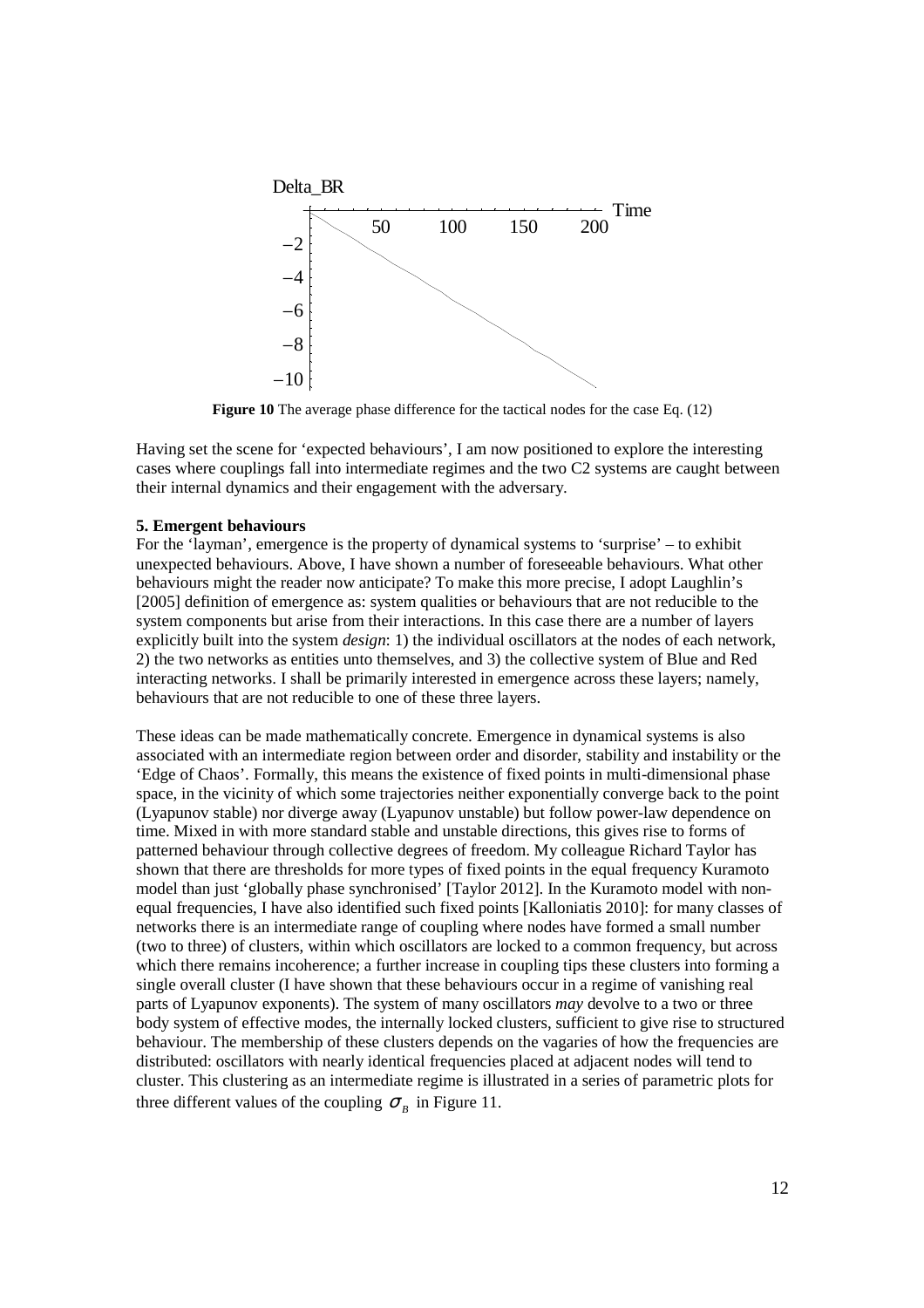

**Figure 11** Parametric plots over the time duration of cosine and sine of the Blue phases divided by time for weak (top), intermediate (bottom left), and strong (bottom right) coupling; respectively these show incoherence (top), intermediate clustering (bottom left) and complete phase locking (bottom right).

Unlike Figure 1, which represents a snapshot in time, I am now plotting as a series of points the cosine and sine of the phase of a Blue oscillator *for each moment in time*. For any single point I would obtain a circular track. Dividing the cosine/sine *by the time* brings this track, for zero coupling, to a single point consistent with the motion of an individual oscillator about the unit circle being largely uniform in time. Plotting this for all oscillators, for zero coupling, gives a distribution of points lying on the circle (Figure 11, top); unlike the first case in Figure 1, the points here are not spread over the entire circle because dividing by the time here exposes the individual oscillator frequencies, which are selected from the range [0,1]. Now, as coupling strength increases there is a transition from the multiple points to one single point, corresponding to all oscillators locked to the same phase moving with the average frequency (Figure 11, bottom right). In between these extremes is a state of two independent clusters (Figure 11, bottom left). This intermediate level clustering gives rise to *cyclic* behaviour of the order parameter *r*. Two examples of this are shown in Figure 12, respectively for the Blue and Red systems, with couplings

$$
\sigma_B = 0.6 \qquad \varsigma_{BR} = 0
$$
  

$$
\sigma_R = 0.075 \qquad \varsigma_{RB} = 0
$$
  
(13)

For a given network structure, within a range of couplings (intermediate between strong, for coherence, and weak for incoherence) cyclic behaviour of the order parameter will occur with probability almost one for any configuration of frequencies from a selected distribution. On the other hand, the *periods* of the cycles are sensitive to the particular instance of frequencies, whereby the aforementioned clusters consist of nodes both related to each other by connectivity (according to the network) but also according to closeness in frequency. Averaging over a sample will smear this behaviour out, for example giving time-averaged values of  $\langle r_{\scriptscriptstyle B} \rangle \approx 0.8$ 

and  $\langle r_R \rangle \approx 0.6$ . This is the reason I present specific instances. The patterns in Figure 12 are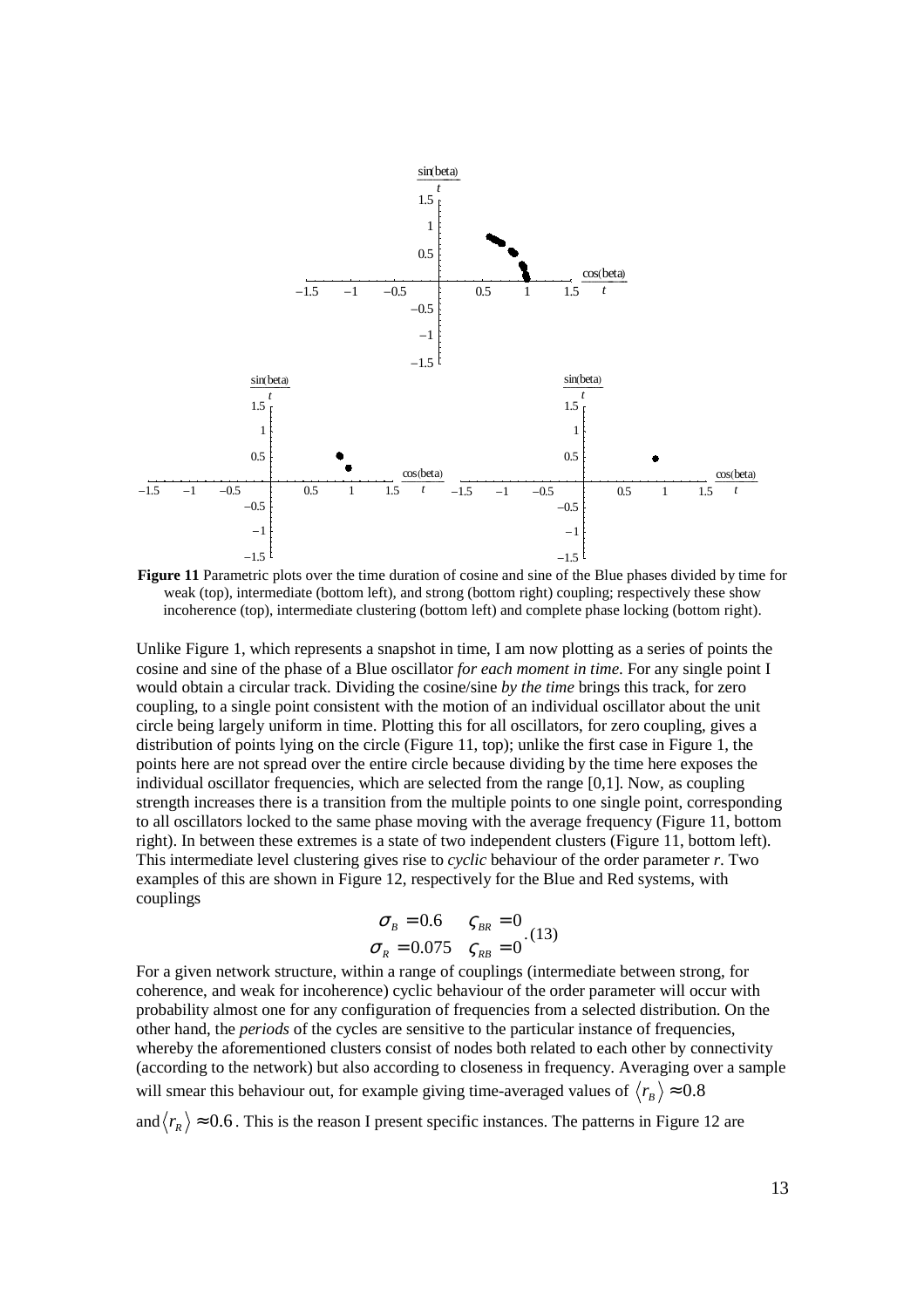consistent with their being two clusters in each of the Blue and Red systems. The presence of a third can create additional ripples in the otherwise sinusoidal behaviour. Properties of the periodicity and Lyapunov exponents for this behaviour have been analysed in [Kalloniatis 2010].



**Figure 12** Two examples of cyclic-self-synchronisation

I refer to this behaviour as cyclic-self-synchronisation.

This intermediate phenomenon has a straightforward C2 interpretation: within the C2 system, two or three sub-structures form that lock out-of-phase with each other or move in and out-of-phase. This may be a desired behaviour: teams within the C2 system may not be required to be rigidly in-phase due to operating in different time-zones (say, an in-theatre deployed team maintaining links back to a control centre in an operational or strategic headquarters; two teams working on relatively decoupled aspects of an operation). The behaviour may be undesirable: a cluster of members of the C2 system who are never able to 'get on the same page' as the rest, who have barely understood the mission in a planning activity when the rest are already developing coursesof-action. In such cases, the full human capital of a C2 team is never brought to bear at the same time on the situation.

In the following, I examine variations from this behaviour as the coupling between Blue and Red is varied, keeping fixed the frequency samples as generated the patterns in Figure 12. It suffices to say that the average frequencies arising here are  $\overline{\omega}_B = 0.53$ ,  $\overline{\omega}_R = 0.50$ . Thus, for the case Eq. (13), with no cross-coupling Blue should lap Red despite their respective cyclic-self-synchronous internal behaviour. This is evident in Figure 13, particularly  $\Delta_{BB}$  (right panel).



**Figure 13** The two cross-system measures for the case Eq. (13)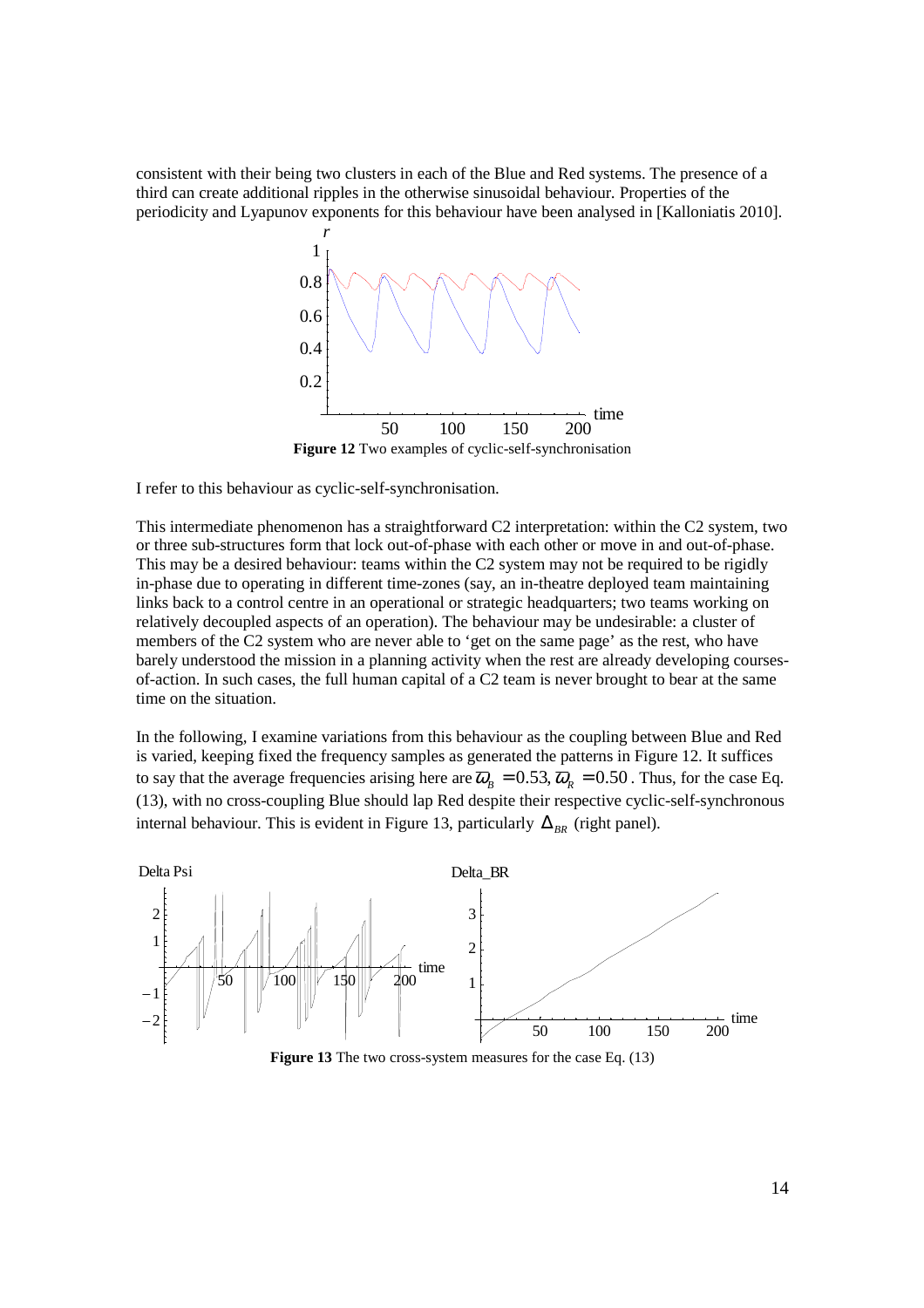#### *5.1 Blue cyclic-self-synchronous vs Red cyclic-self-synchronous*

I consider first the case of 'weak coupling' of Blue to Red – in the sense that Blue is coupled to Red more weakly than it couples within itself:



Red is unchanged (it does not 'see' Blue): the Red curve in the left panel of Figure 14 is the same as that in Figure 12. It is evident that Blue is 'struggling': its own internal synchronisation has worsened in the sense that the period of the cyclic-self-synchronisation has increased (compared to the period in the Blue curve of Figure 12 – I have checked that over longer periods of time the pattern is repeated). However, there are hints of a faster sub-frequency, which corresponds to the Blue fighting nodes. This in turn matches the period in the Red C2 system. However, looking at the average frequency difference between the two sets of tactical nodes (right panel, Figure 14) it is clear that the Blue 'fighters' are failing to stay that step ahead of their adversaries; they are caught between being locked into their C2 structure and being responsive to the enemy. But it is even more complex than that with the adversary also consisting of two clusters.

Now I increase the Blue-Red coupling:

$$
\sigma_B = 0.6 \quad \varsigma_{BR} = 0.8
$$
  

$$
\sigma_R = 0.075 \quad \varsigma_{RB} = 0
$$
 (15)

Thus Blue tactical nodes are coupled to their adversary more strongly than they are coupled to each other and their other C2 partners. The measures for this case are combined in Figure 15.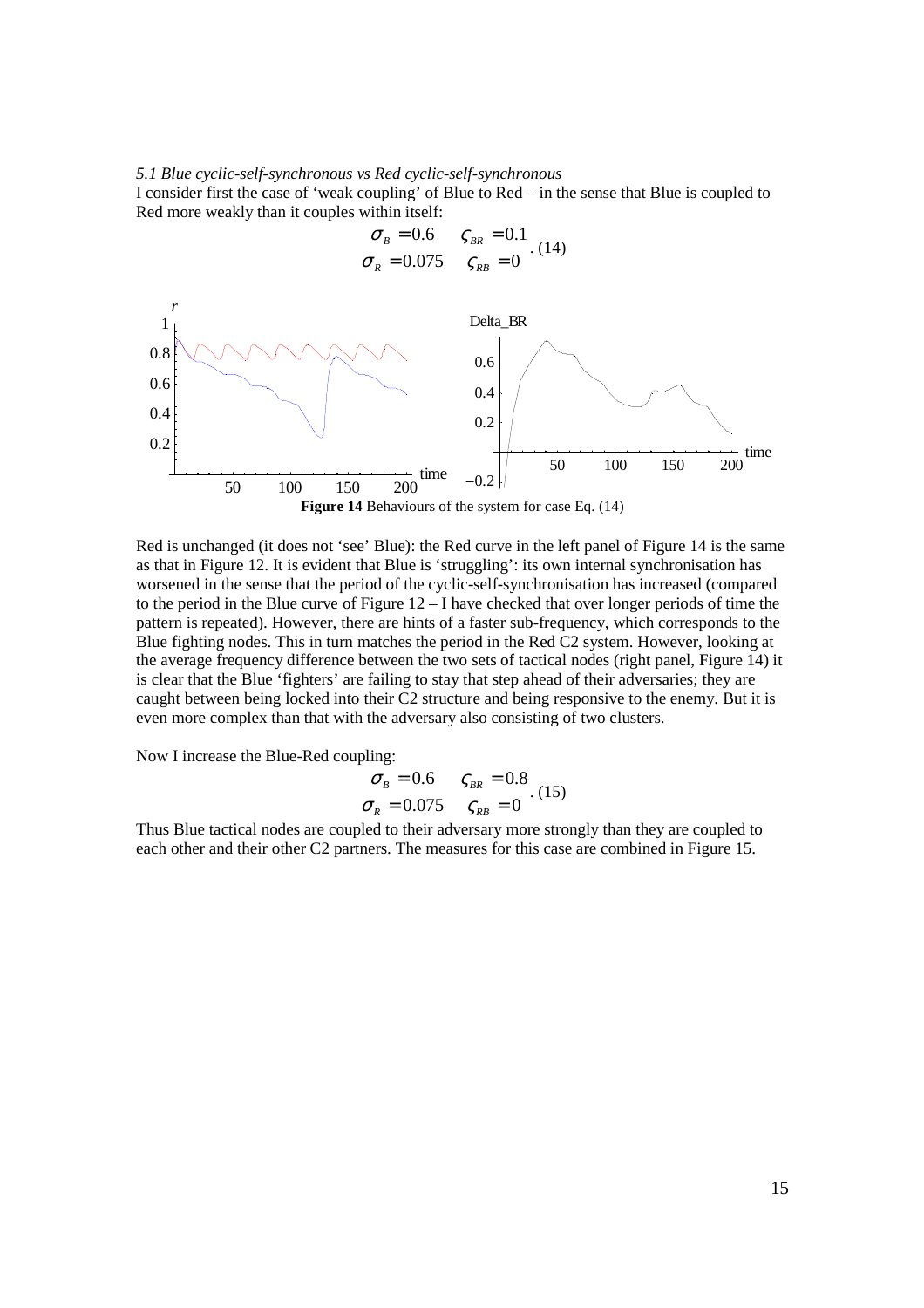

**Figure 15** Measures for the case Eq. (15)

The top left panel of Figure 15 suggests that Blue is much more successful now with its cyclicself-synchronous behaviour almost mirroring that of Red. From the perspective of the difference of the collective angles, bottom panel of Figure 15, the same picture emerges. However the average difference of the tactical node phases tells us a subtler story. There are indeed periods of time where the clusters of Blue are staying locked with respect to the clusters of Red – the flat parts of the curve in the top right panel of Figure 15 – but then they 'slip' and lock again. The overall slope of the descending stairs is indicative of Red lapping Blue.

Now I increase the coupling of Blue to Red even further, making it significantly greater than that for its internal network:

$$
\sigma_B = 0.6 \qquad \varsigma_{BR} = 2
$$
  
\n
$$
\sigma_R = 0.075 \qquad \varsigma_{RB} = 0
$$
 (16)

The key behaviours are plotted in Figure 16. Finally, Blue is proving successful. The left panel of Figure 16 suggests Blue is completely self-synchronous but for very low amplitude cycles that appear to mirror the periodicity of Red. The right panel shows further how successfully the tactical nodes stay close to their intended fixed  $\pi/4 \approx 0.7854$  phase ahead of their adversaries. However, there remains a cost at being attached to the Blue system with the same coupling as the other Blue nodes, with minor oscillations around the ideal point. By now a consistent picture is seen between  $\Delta_{BR}$  and  $\Delta \Psi$ . The former offers a cleaner insight into the behaviour of the system. I therefore forego the corresponding plots for ∆Ψ for the remainder of the paper.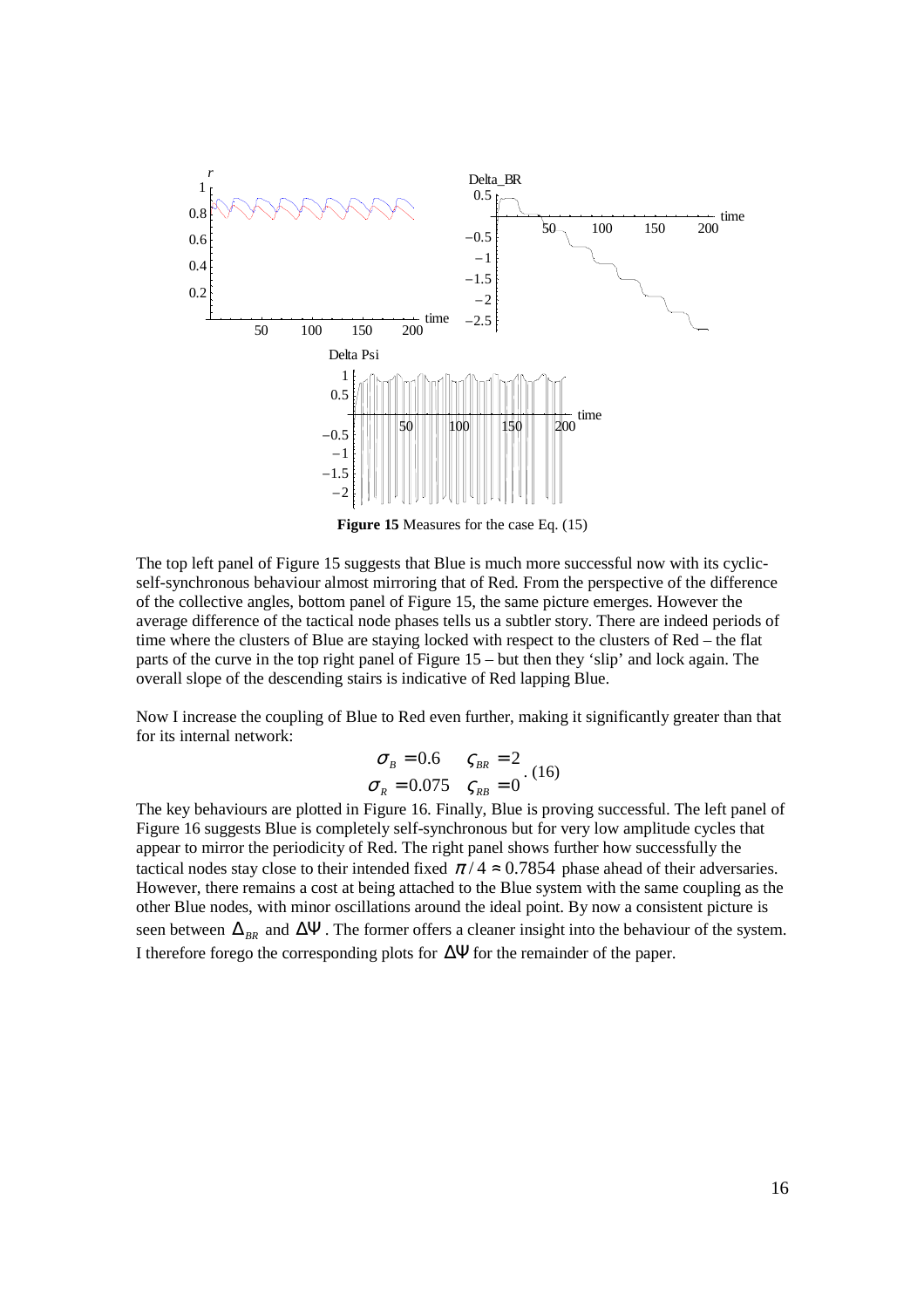

*5.2 Full Blue self-synchronicity vs Red cyclic-self-synchronicity*  Now I examine the case of Blue internally coupled such that, left to itself, it fully synchronises, but Red is in a state of cyclic-self-synchronisation:

$$
\sigma_B = 0.6 \quad \varsigma_{BR} = 0
$$
  

$$
\sigma_R = 0.08 \quad \varsigma_{RB} = 0
$$
 (17)

I use, again, a different selection of frequencies, now with  $\overline{\omega}_B = 0.53$ ,  $\overline{\omega}_R = 0.48$ . The basic measures are show in Figure 17.



Now I begin to increase the coupling of Blue to Red to be 'weak', less than the internal coupling of Blue:



**Figure 18** The *r* order parameter for Blue and Red (left) and Delta\_BR (right) for case Eq. (18)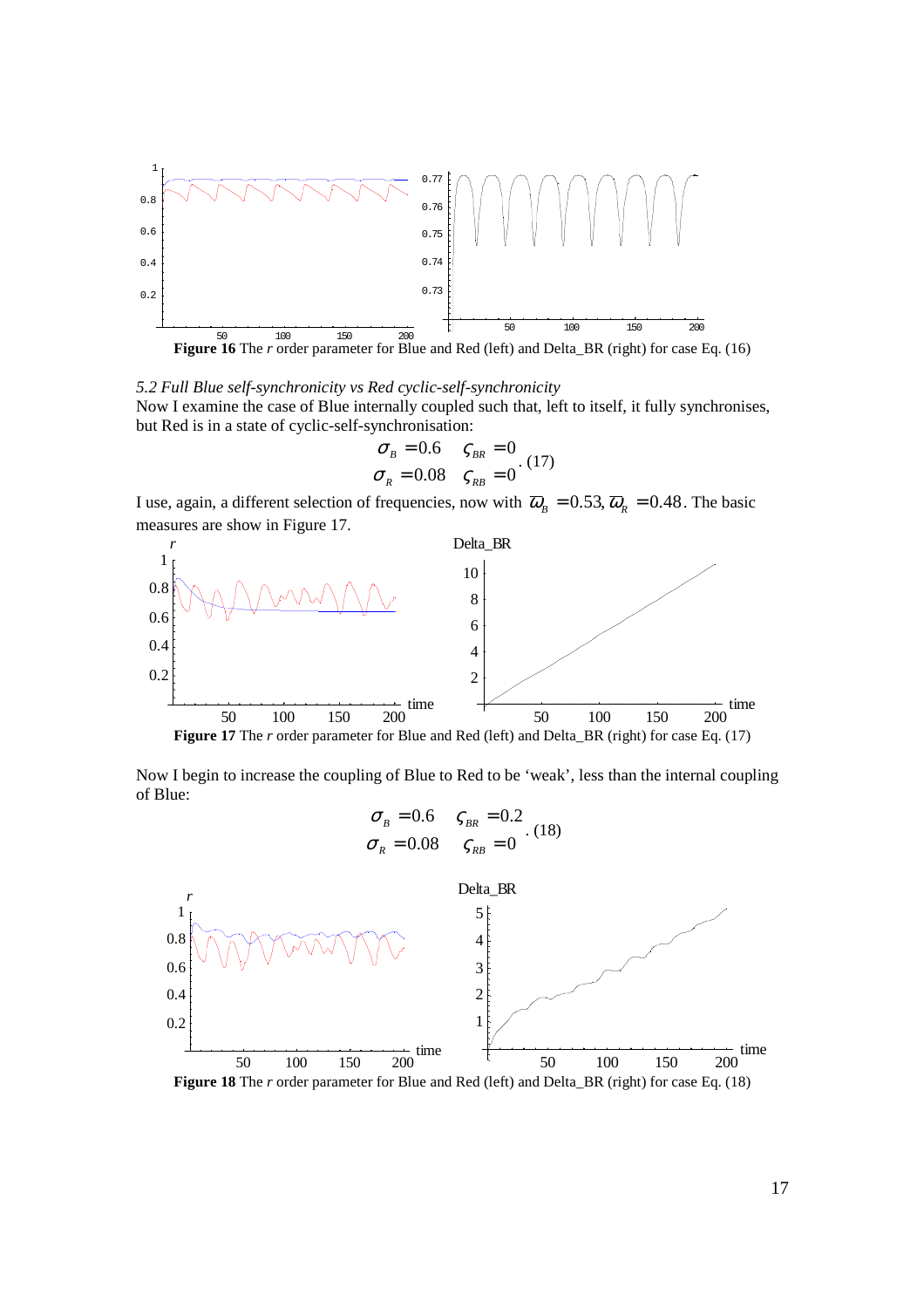Blue begins to respond to the cyclic fluctuations of Red, but quite poorly, indeed worse than in the cases for Figure 14 and Figure 15: the strength of Blue's internal coupling has to be overcome. Levelling the two couplings out,

$$
\sigma_B = 0.6 \quad \varsigma_{BR} = 0.6
$$
  

$$
\sigma_R = 0.08 \quad \varsigma_{RB} = 0
$$
, (19)

leads to the performance in Figure 19. Initially Blue appears to be successful in locking into its desired point ahead of Red, up to some fluctuations: the r-parameter of the Blue force begins to reflect the cyclic patterns of Red, and  $\Delta_{BR}$  is initially fluctuating around 0.87. However, over time the behaviour begins to 'slip away', with a step pattern emerging across longer periods of time (superimposed with small oscillations), much like the behaviour in Figure 15.



**Figure 19** The *r* order parameter for Blue and Red (left) and Delta\_BR (right) for case Eq. (19)

Now I increase the coupling of Blue to Red even further:

*r*

$$
\sigma_B = 0.6 \quad \varsigma_{BR} = 2
$$
  

$$
\sigma_R = 0.08 \quad \varsigma_{RB} = 0
$$
 (20)

The performance measures are shown in Figure 20. This is close to the situation in Figure 16: small oscillations by Blue close to the intended point ahead of Red. However, this point is not precisely the desired point; the case of Eq. (16) may be deemed to be more 'successful'.



**Figure 20** The *r* order parameter for Blue and Red (left) and Delta BR (right) for case Eq. (20)

Now I weaken the asymmetry between Blue and Red: I allow Red some knowledge of Blue's OODA loop through visibility of external artefacts in Blue's 'Actions'. I therefore choose the parameters:

$$
\sigma_B = 0.6 \quad \varsigma_{BR} = 2
$$
  

$$
\sigma_R = 0.08 \quad \varsigma_{RB} = 1 \quad (21)
$$

Thus Red is adapting to Blue, just as Blue has been adapting to Red. Note that the strength of Red's coupling to Blue is significantly greater than that of Red's internal coupling. The measures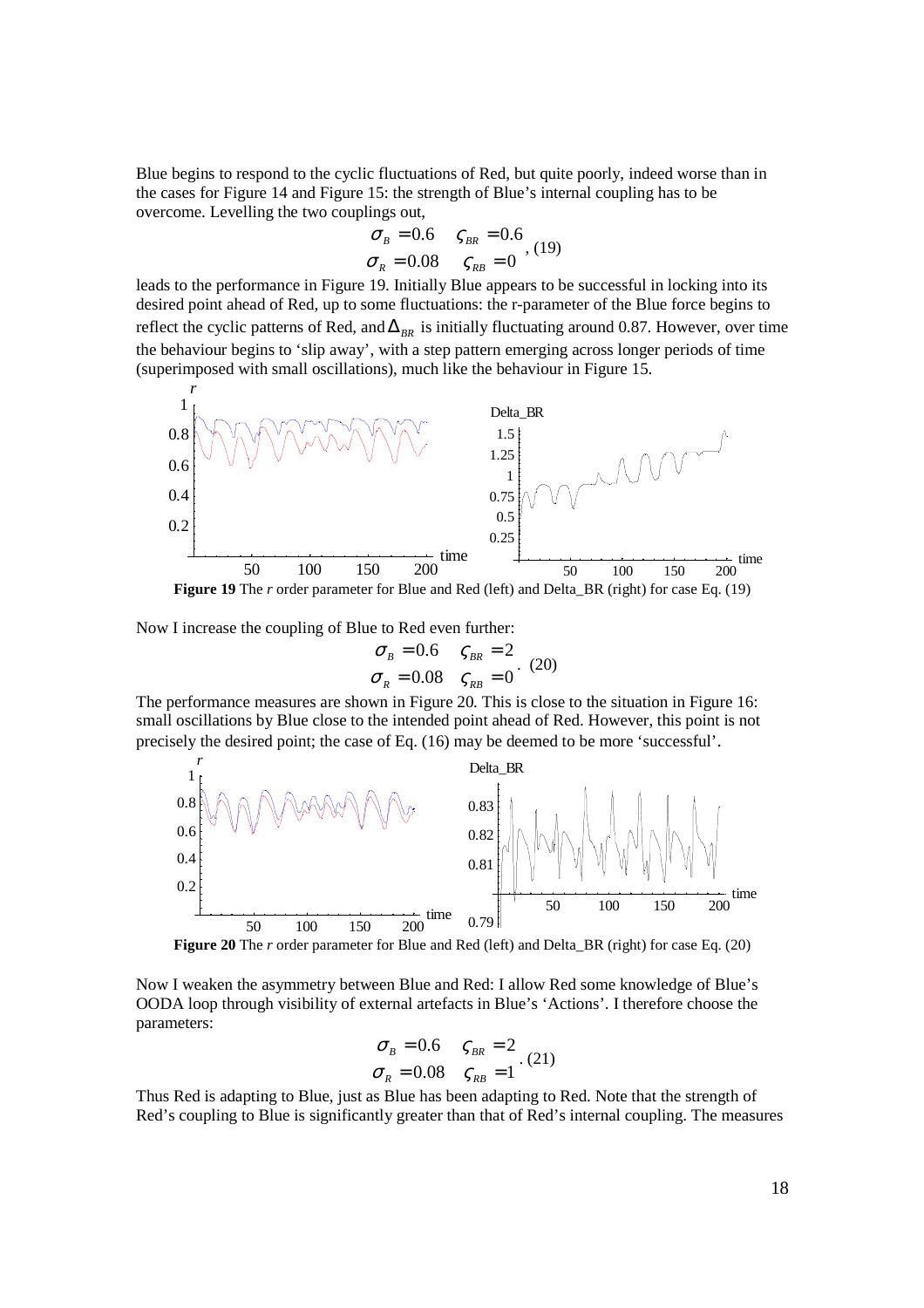now are shown in Figure 21, virtually identical to Figure 20, so the Red side has gained significantly: Blue is neither able to more smoothly track Red nor track more precisely ahead of Red; Red is not able to disrupt Blue any further in Blue's goal of fixing a certain point ahead of Red's OODA loop.



**Figure 21** The *r* order parameter for Blue and Red (left) and Delta BR (right) for case Eq. (21)

I have explored further increases in the Red-to-Blue coupling and changing the network structure of the Blue force, introducing a small number of random links between the 'tactical' level (the leaves of Figure 4(a)) and the 'operational' and 'strategic' levels (the middle and apex nodes). These scenarios are also indistinguishable from Figure 21. Blue is unable to perform any better because it remains, essentially, a hierarchy. Red is unable to perform better because it has limited ISR on Blue and is not seeking to operate 'inside the decision cycle' of Blue. In this intermediate coupling range, all of these scenarios generate cyclic behaviour of the measures: Blue achieves close to its intended state with respect to Red but with cyclic fluctuations away from this point.

It is noteworthy that, to achieve the ideal state of Blue quasi-locking ahead of Red, the coupling needs to be very high. This is a consequence of Blue's already high internal coupling (compared to that for Red to achieve the same state), and this in turn is needed to enable the hierarchical structure of the Blue C2 system to reach close to self-synchronisation. In words, hierarchically structured C2 systems can match flat networks but at the cost of tighter internal responsiveness and even tighter responsiveness to the adversary. On the other hand, the accountability that hierarchies traditionally support means they may be resourced to have superior ISR capabilities that give them more insight into the adversary's decision cycle than the adversary has into theirs.

These patterned behaviours are emergent in that they can neither be understood nor foreseen in terms of the Blue and Red systems as wholes, much less the individual oscillators. When all couplings are non-zero, one might easily anticipate either unadulterated success – locking of the two systems at some point in relation to each other – or some chaotic behaviour representing an irresolvable tug-of-war between adversaries. The patterned behaviour is explained retrospectively in terms of the intermediate scale structures of clusters and their interactions, none of which were intended in the design of the original networks (recall my comment on the absence of 'management' of the heterogeneity of the decision maker frequencies); they arise as an accident of the falling of the dice on individual frequencies across the network. Thus, in a certain range of couplings, the three layers of the system – the individual oscillators, the Red and Blue C2 networks separately and the entire interacting system – are supplemented by an intermediate layer of clusters of nodes in each C2 network, and another layer in which Red and Blue nodes (or clusters of nodes) may cluster with each other in their adversarial interactions.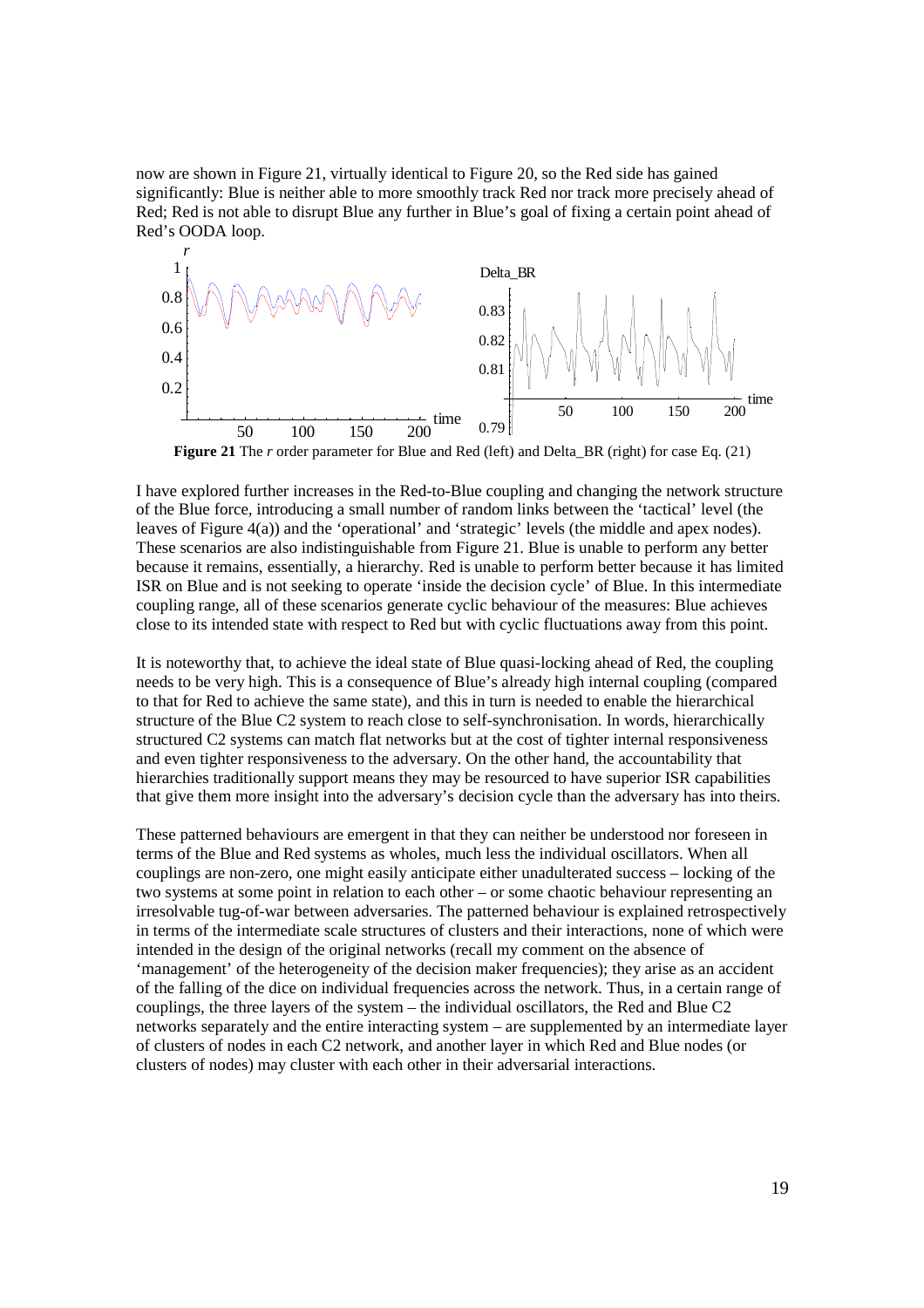### **6. Applications and Future Work**

I have shown that the Kuramoto model of synchronising phase oscillators can be applied to model adversarial C2 systems, reflecting Boyd's principle that success follows from operating inside the adversary's decision loop. The resulting model exhibits rich dynamical behaviours. The illustrative example I selected, of a pure hierarchy opposing a random network, is intended as a caricature of a direct force on force, such as may be encountered in contemporary counterinsurgency operations. The method can also be used to pair-wise test opposing headquarters designs. Real data on network structure is straightforwardly applied into this model. Realistic frequency distributions should also be more sophisticated in that a multi-echelon C2 structure would not all operate on the same time scales: planning teams would work to longer time-frames, operators to shorter scales. The frequency distributions would thus generate nested cycles: operators seeking to synchronise with each other in loops that cycle inside slower planning cycles to which planners seek to synchronise. In such a case the interaction function requires some modification. Within any echelon, one may study the impact of greater training in reducing decision frequency heterogeneity – narrowing the frequency range of Blue compared to that of Red. I have also used a highly idealistic ISR model for Blue. A Blue force rarely has access to every stage of the decision-making cycle of Red. Narrower ISR functions over specific or even random points in the decision cycle can be represented. More challenging, but I believe achievable, is the task of representing memory or learning effects by replacing the sine function with longer tail functions. The model thus may incorporate a range of rich properties of C2 systems – all with a set of coupled differential equations solved on a desktop. It is not yet the definitive model of C2, but one that may genuinely bridge the chasm between static and vastly more complex dynamical C2 representations.

#### **Acknowledgements**

I am grateful for fruitful discussions with colleagues Richard Taylor, Tony Dekker and Mathew Zuparic; I thank Iain Macleod for a critical reading of the paper.

#### **References**

D.S. Alberts, R.E. Hayes, "Planning: Complex Endeavours", CCRP Publication Series, April 2007.

I. Ali, Coexistence or Operational Necessity: the role of formally structured organisation and informal networks during deployments, 16th ICCRTS, 2011.

J.R. Boyd, "Organic design for Command and Control", 1987.

J.R. Boyd, "The Essence of Winning and Losing", see the set preserved by Chester Richards, http://www.danford.net/boyd/essence.htm.

L. Chen, J. Lu, Cluster Synchronization in a Complex Dynamical Network with Two Nonidentical Clusters, Jrl Syst Sci & Complexity, 21, 20-33, 2008.

A. Dekker, Studying Organisational Topology with simple computational models, Jour. Artificial. Societies And Social Simulation, 10, 2007; http://jasss.soc.surrey.ac.uk/10/4/6.html

A. Dekker, Analyzing C2 Structures and Self-Synchronization with Simple Computational Models, *Proceedings of the 16th International Command and Control Research and Technology Symposium*. Quebec City, Canada, June 21–23, 2011;

www.dodccrp.org/events/16th\_iccrts\_2011/papers/055.pdf

L. Donaldson, "The Contingency Theory of Organizations", London: Sage Publications, 2001.

C. Fitzgibbon (Translator), "Panzer Leader by General Heinz Guderian", Da Capo Press, 2001. R. Harré, "The Principles of Scientific Thinking", Macmillan, London, 1970.

W.P. Hughes Jr. (Ret.USN CAPT), "Fleet Tactics and Coastal Combat", 2<sup>nd</sup> Edition, Naval Institute Press, 2000.

A. Kalloniatis, A new paradigm for dynamical modelling of networked C2 processes,  $13<sup>th</sup>$ ICCRTS, 2008.